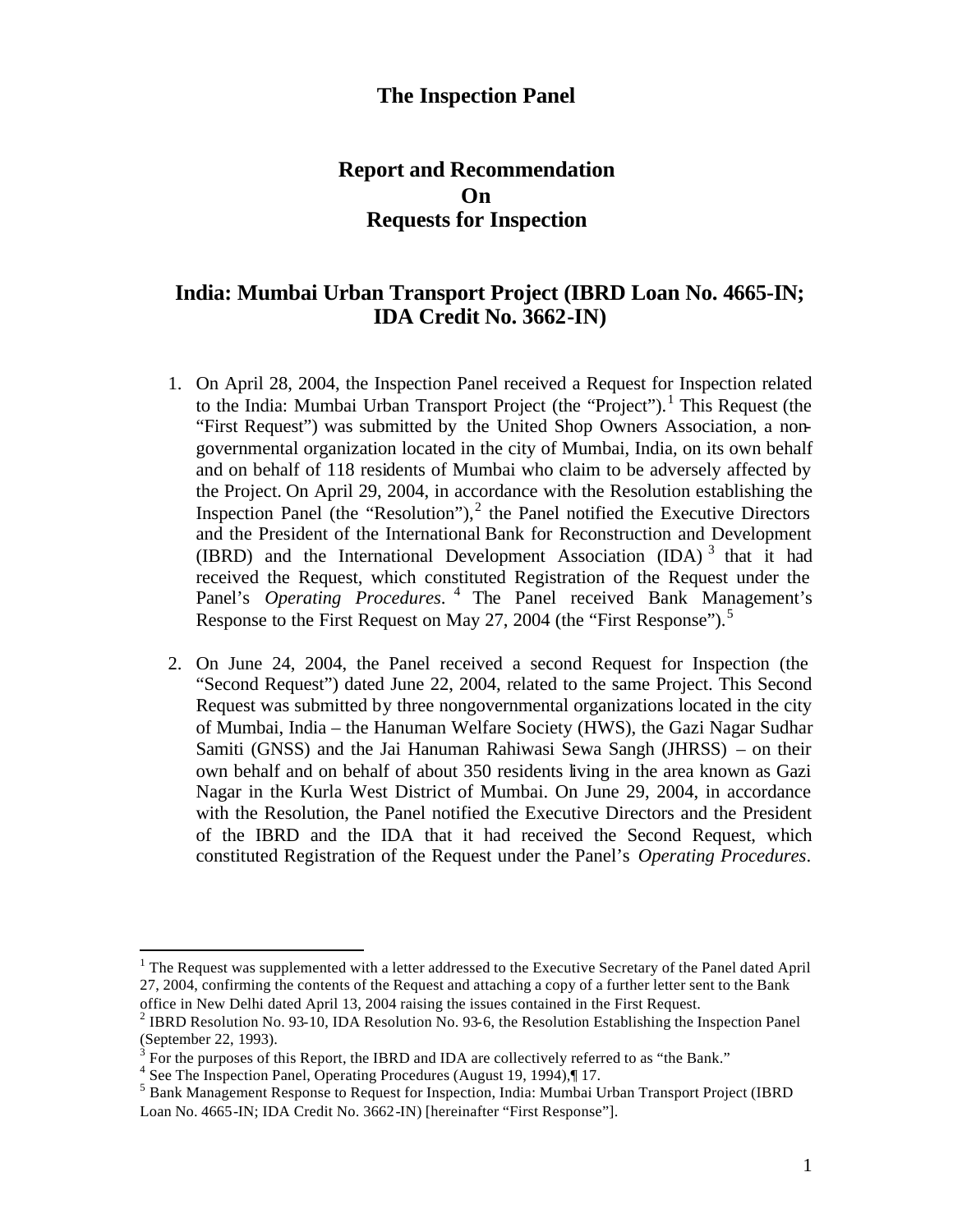The Panel received Bank Management's Response (the "Second Response")<sup>6</sup> to the Second Request on July 28, 2004.

- 3. On June 29, 2004, the Panel submitted to the Executive Directors, along with its Notice of Registration of the Second Request, a memorandum entitled "*India: Mumbai Urban Transportation Project (Loan No. 4665-IN; Credit No. 3662-IN) Simultaneous Processing of Requests for Inspection*" (INSP/R2004-0005). In this memorandum, the Panel recommended that the Board approve the Panel submitting a single Report and Recommendation on whether an investigation of the issues raised in either the First or Second Requests or both is warranted. The Panel concluded that "*while the two Requests are separate and were submitted by different groups of affected people, in substance they raise related issues concerning the same Project, and that, therefore, for reasons of economy and efficiency, they should be processed jointly*." The Panel's recommendation was approved by the Board on a non-objection basis on July 13,  $2004^7$ .
- 4. As provided in paragraph 19 of the Resolution, the purpose of this Report is to determine the eligibility of the Requests and to make a recommendation to the Executive Directors as to whether the Panel should investigate the matters alleged in the Requests.

# **A. The Project**

- 5. The Requests raise issues related to the India: Mumbai Urban Transport Project, which has been partly financed under IBRD Loan No. 4665-IN and under IDA Credit No. 3662-IN. The objective of the Project is "*to facilitate urban economic growth and improve quality of life by fostering the development of an efficient and sustainable urban transport system including effective institutions to meet the needs of the users in the Mumbai Metropolitan Region (MMR).*" 8
- 6. The Project as described in the Project Information Document (PID) includes the following components:<sup>9</sup>
	- (1) Rail transport: aiming to improve the capacity and performance of Mumbai's railway system by establishing a new corporation, procurement of new rolling stock, upgrading existing rolling stock, and improving track capacity and telecommunication systems;
	- (2) Road-based transport: improving the capacity of the municipal government of Mumbai for traffic management, policy, and regulation; supporting

<sup>&</sup>lt;sup>6</sup> Bank Management Response to Request for Inspection, India: Mumbai Urban Transport Project (IBRD Loan No. 4665-IN; IDA Credit No. 3662-IN) [hereinafter "Second Response"].

 $7$  For purposes of this Report, the First Request and the Second Request are sometimes collectively referred to as "the Requests"

<sup>&</sup>lt;sup>8</sup> Project Appraisal Document (PAD) on a proposed loan in the amount of US\$ 463.0 million and a credit in the amount of SDR62.5million (US\$79.0 million equivalent) to India for the Mumbai Urban Transport Project, May 21, 2002, 3.

<sup>&</sup>lt;sup>9</sup> Project Information Document (PID), January 16, 2002, 5.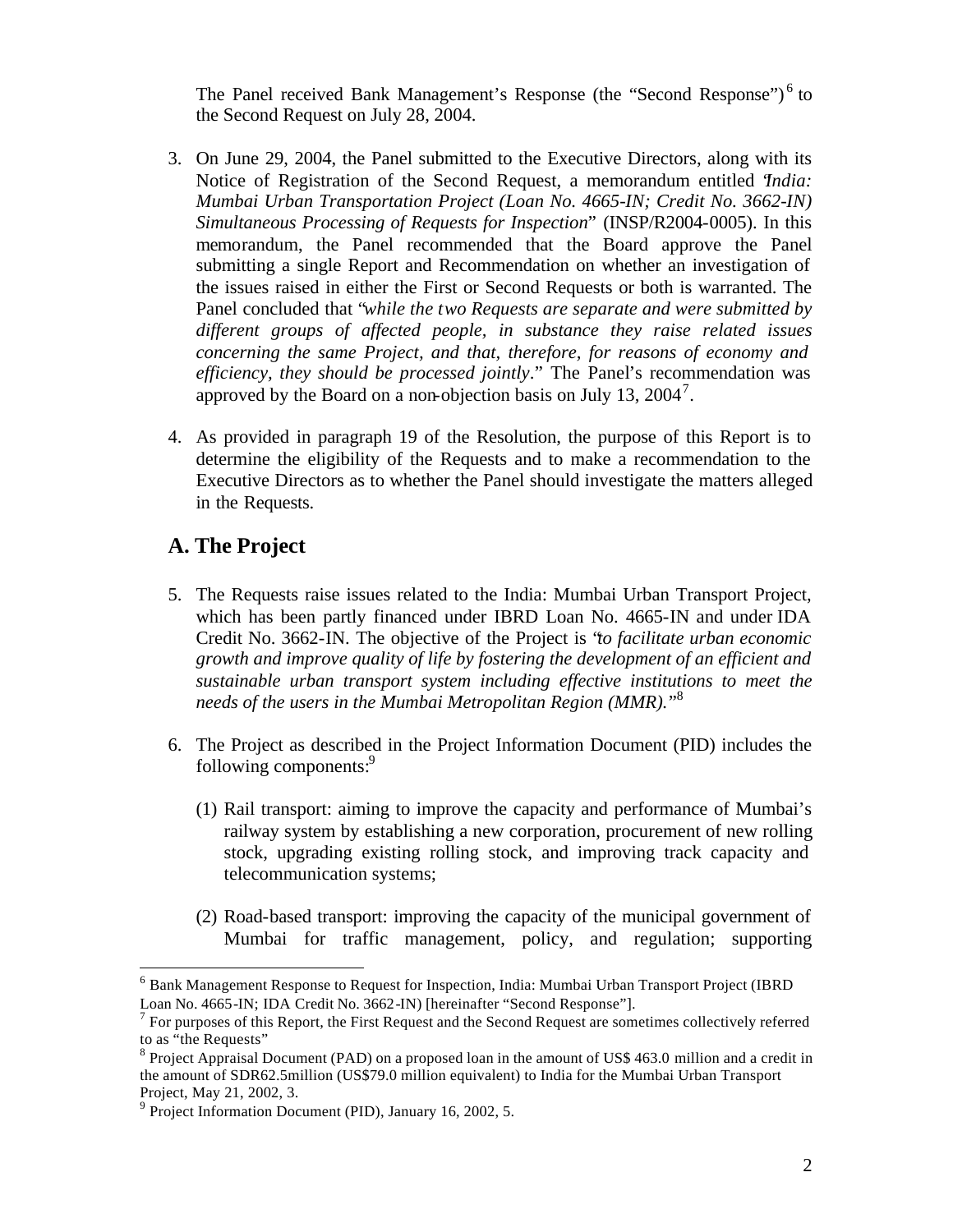investment in management, signals, and east-west connecting roads and rail grade separations;

- (3) Resettlement and rehabilitation (R&R): constructing or purchasing around 19,000 tenements of 225 square feet each to resettle persons displaced by the Project's main investment components, involving around 5000 transit houses as an interim measure, the acquisition of land for civil works, and payment of compensation for economic losses and other rehabilitation benefits.
- 7. The Requests concern the proposed construction of one of the east-west connecting roads within the road-based transport component described above and the proposed resettlement and rehabilitation of affected persons.
- 8. In the road-based transport component, in addition to the larger Jogeshwari-Vikhroli Link Road of 11 kilometers, the Project will develop the Santa Cruz-Chembur Link Road (SCLR), which will be 6 kilometers in length and " *will reduce congestion and diversion of traffic movements to other congested links*" in the city.  $10$  The works associated with the construction of the SCLR include approach roads, a major bridge crossing, and junction improvements at each end where the SCLR meets both the Eastern and Western Express Highways (EEH and WEH). The implementing agency for the SCLR is the Mumbai Metropolitan Region Development Authority (MMRDA). The MMRDA ascertained the numbers of Project-Affected Persons (PAPs) and, according to the Project Appraisal Document (PAD), these PAPs will be *"taken care of under the Project Component 3*."<sup>11</sup>
- 9. The MMRDA prepared a Comprehensive Transport Strategy (CTS) in 1994, which established that the investment priority should concentrate, *inter alia*, on improving east-west road links in the Mumbai suburbs. According to the PAD:

"*The scope for considering alternative alignments for individual road subprojects proposed in the project is limited. The roads have to follow the right of way reserved in the city master plan since in the areas not so reserved building construction has taken place. Nevertheless, where possible alternative alignments and designs of ROBs* [Road Over Rail Bridges] *have been adopted which significantly reduce social impact* [sic]."<sup>12</sup>

10. The Project was classified as Category A for the purposes of EA screening under OP 4.01 – Environmental Assessment, on the basis of the large number of people who require resettlement and rehabilitation. MMRDA prepared a consolidated EA including a Strategic Environmental Assessment and sub-project specific EAs and EMPs. Overall, the Project is expected to involve the resettlement of about 19,000 households or  $77,000$  people.<sup>13</sup> The Government of Maharashtra ("GoM")

 $10$  PAD, 45.

 $^{11}$  Id., 45.

 $12 \text{ Id.}, 88.$ 

<sup>13</sup> Id., 90.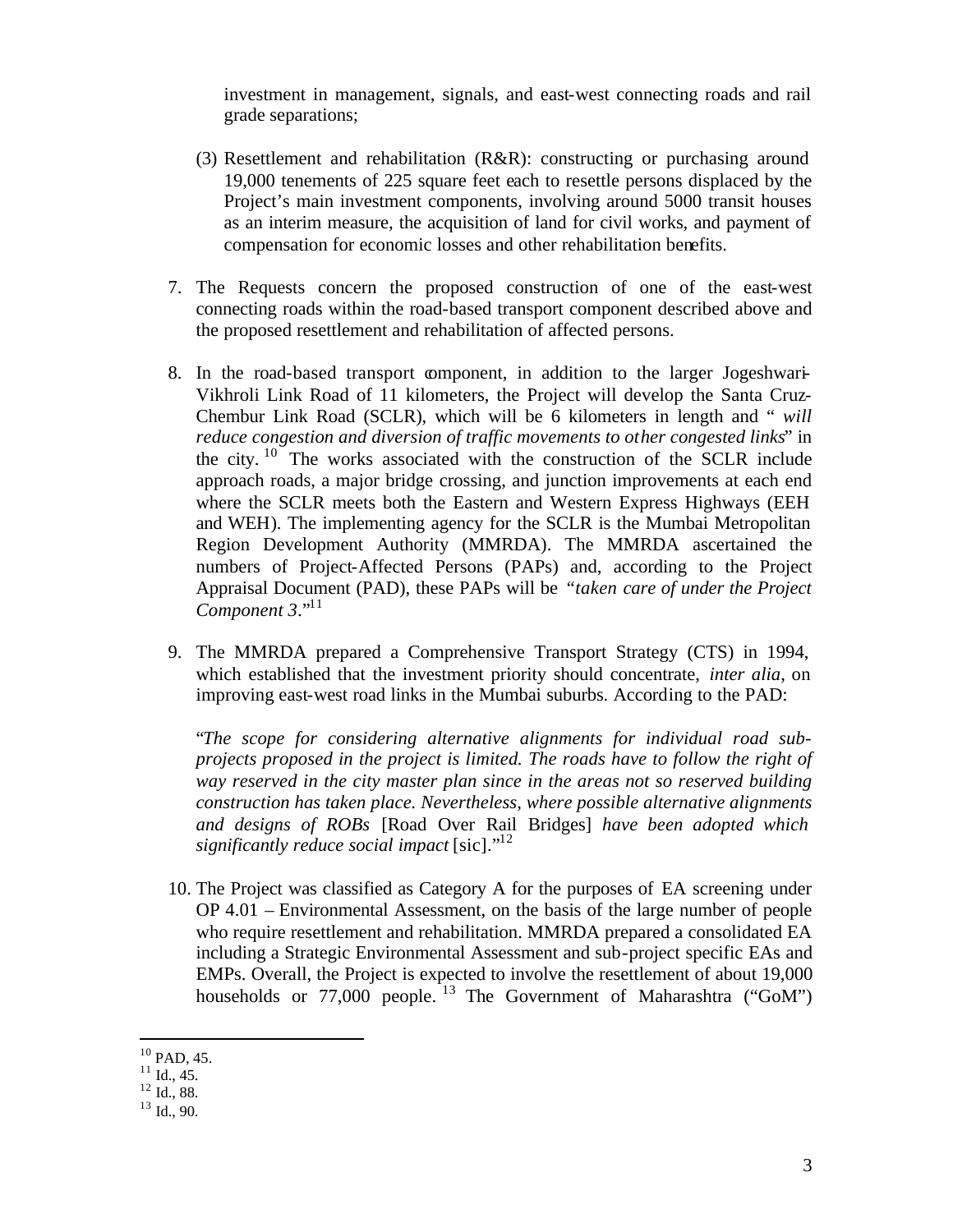adopted a Resettlement and Rehabilitation Policy for the Project, then prepared a Resettlement Action Plan (RAP), sub-project specific Resettlement Implementation Plans (RIPs), and a Community Environmental Management Plan (CEMP). In the EA process, Micro-level Environmental Assessments (MLEAs) were prepared for larger sub-projects such as road widening and extension up until  $1998$ .<sup>14</sup> Because of significant changes in the traffic and environmental baselines in Mumbai since then, the MLEAs were later updated.<sup>15</sup>

11. The PAD refers to the necessity for resettlement, stating that "[m]*ost of the affected persons are slum dwellers and squatters living in poor and unhealthy housing conditions and lack basic amenities. As a result of project intervention, the affected persons are expected to receive higher standards of alternative houses with improved basic amenities*."<sup>16</sup> The PAD further states, however, that "*[l]oss of income and livelihood opportunities is not a major issue in this project since the affected persons will be relocated within a close proximity of the existing locations, thus enabling them to retain the site related opportunities. All those loosing* [sic] *petty shops and business units will be offered alternative shops to enable them to re-establish their shops*."<sup>17</sup> Because of the large scale of the resettlement, the GoM established an Independent Monitoring Panel (IMP) at the start of the Project whose responsibility it is to ensure that the Bank's social and environmental safeguards policies are safeguarded  $18$  and to monitor the implementation of progress of the R&R management programs.

## **B. Financing**

- 12. On August 5, 2002, the Bank entered into a Loan Agreement with India (the "Borrower") providing for a US\$463 million equivalent to finance about 49% of the total Project cost (the "Loan Agreement").<sup>19</sup> Also, on August 5, 2002, IDA entered into a Development Credit Agreement with India providing for a SDR 62.5 million equivalent (about US\$79 million) to finance Part C of the Project<sup>20</sup> (the "Credit Agreement").<sup>21</sup> The closing date for both the loan and the credit is June 30,  $2008.<sup>22</sup>$
- 13. Also on August 5, 2002, IBRD and IDA entered into an agreement with the GoM under which the GoM undertook, inter alia, to carry out Parts B and C of the

 $14$  Id., 91.

 $15$  Ibid.

<sup>16</sup> PAD, 96.

 $17$  Id., 101.

<sup>18</sup> Id., 100.

<sup>&</sup>lt;sup>19</sup> Loan Agreement (Mumbai Urban Transport Project) between India and International Bank for Reconstruction and Development (IBRD), August 5, 2002, Loan Number 4665-IN [hereinafter "Loan Agreement"].

<sup>&</sup>lt;sup>20</sup> This refers to the Resettlement and Rehabilitation Component.

<sup>&</sup>lt;sup>21</sup> Development Credit Agreement (Mumbai Urban Transport Project) between India and International Bank for Reconstruction and Development (IBRD), August 5, 2002, Credit Number 3662-IN [hereinafter "Credit Agreement"].

<sup>&</sup>lt;sup>22</sup> Loan Agreement Article II § 2.03, Credit Agreement, Article II § 2.03.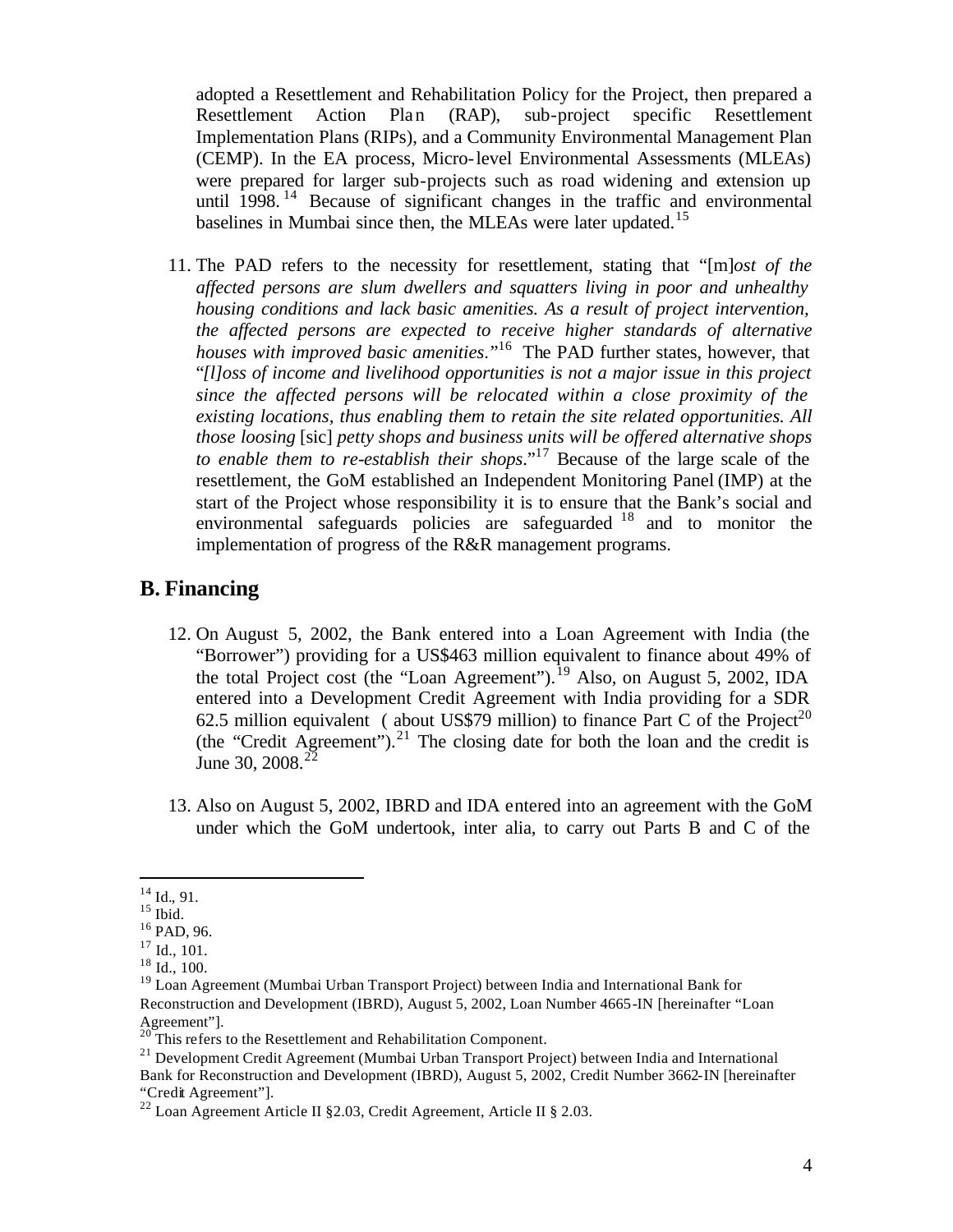Project, <sup>23</sup> through State Project Implementation Agencies (PIAs) on terms that include, inter alia, environmental and social safeguards (the "Maharashtra Project Agreement").

# **C. The Requests**

## **First Request – United Shop Owners Association (USOA)**

- 14. The First Request was submitted by members of the United Shop Owners Association (USOA), a non-governmental organization located in the city of Mumbai, India, on its own behalf and on behalf of 118 residents of Mumbai who claim to be adversely affected by the Project (the "USOA Requesters").
- 15. The USOA Requesters are small shop owners whose commercial premises are located in the Kismat Nagar area, Kurla West, in the city of Mumbai. They claim that they were instructed by the implementing agency of the Project, the Mumbai Metropolitan Region Development Authority (MMRDA) to move their commercial structures from their current location to a distant location without consultation and without their consent. They claim that they have suffered "*adverse effect* [sic] *imposed upon us due to negligence and failure of the Bank to follow its operational policies and procedures with respect to our proper and convenient relocation, eviction and rehabilitation falling under the project namely SCLR being carried out by MMRDA and the State Government of Maharashtra.*"24
- 16. The USOA also claims "*that our rights to participation and consultation were effectively denied and that our attempts to raise our concerns were not successful.*  In particular, we claim that the failure to provide income restoration would result *in significant harm. This failure would destroy our livelihoods, causing us to dismantle our productive sources and cause our supporting networks and kin groups to disperse*."<sup>25</sup>

## **Involuntary Resettlement**

17. The USOA Requesters claim that the MMRDA wrote to a local NGO (the Kismat Nagar Welfare Association) on January 30, 2004, directing that their commercial structures be removed from their current location because the structures were affected by the proposed widening of the SCLR.<sup>26</sup> According to the letter from MMRDA enclosed with the Request, the MMRDA has a scheme to relocate the Requesters to a place called Mankhurd.<sup>27</sup> The Requesters object to this, claiming

 $^{23}$  Part B is the Road-based Component; Part C is the Resettlement and Rehabilitation Component.

 $24$  First Request,  $\P$ 2.

 $^{25}$  Id., ¶3.

<sup>&</sup>lt;sup>26</sup> See copy of letter from MMRDA to Khan dated January 30, 2004, enclosed with the First Request.

 $27$  Ibid.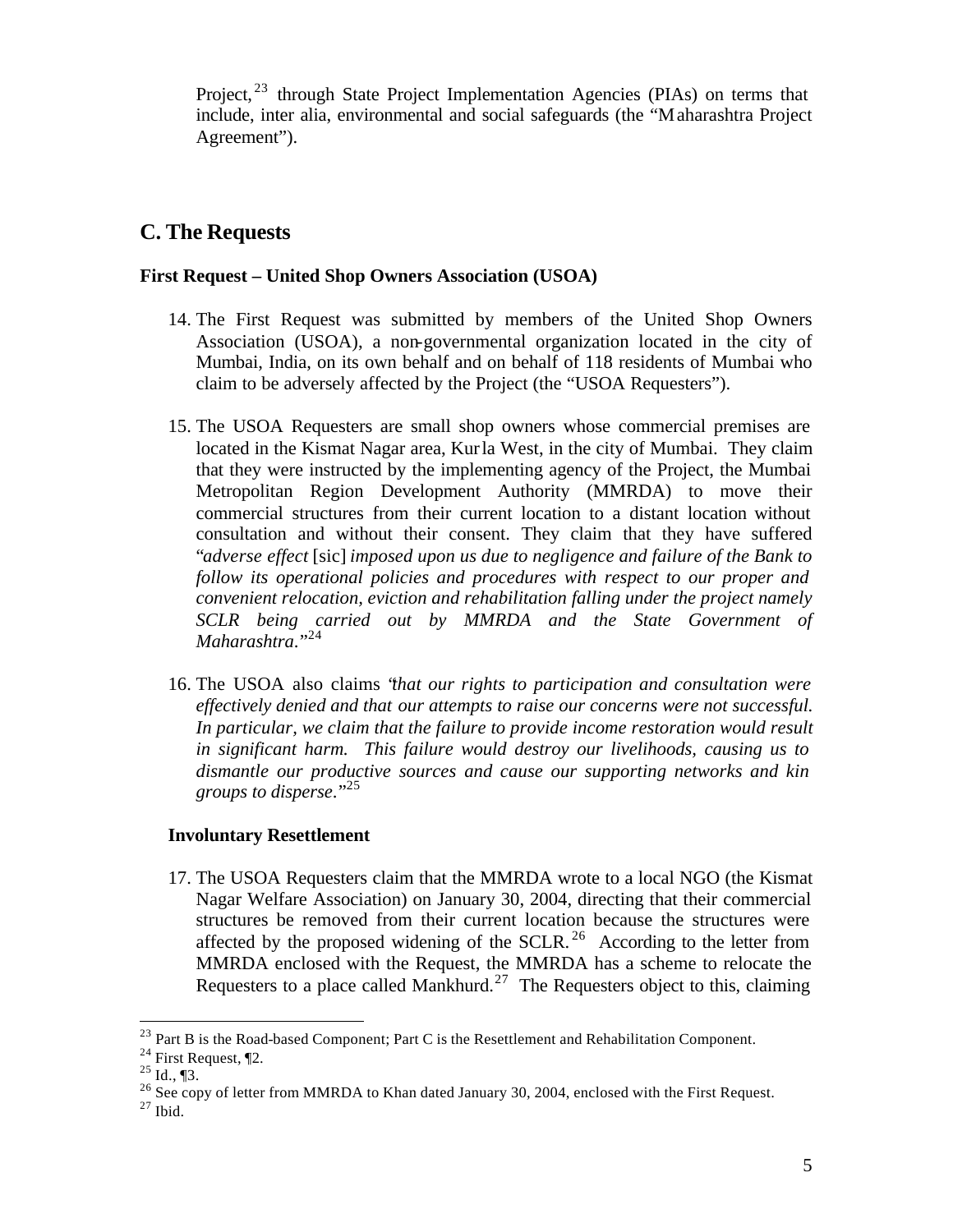that Mankhurd is too far (nearly 15 km*)* from their present location, <sup>28</sup> and that if relocated there, they "*will suffer irreparable damage to their well-established businesses. Hence it will be just and proper if we are either relocated on the open plots of land at* [the] *Bandra-Kurla Complex or under the nearby slum rehabilitation projects*."<sup>29</sup>

18. The USOA Requesters claim that the Bank provisions described in OP/BP 4.12 on Involuntary Resettlement <sup>30</sup> are "*totally neglected and violated*."<sup>31</sup> They allege that the scheme provides that "[e]*very P.A.H* [Project-Affected Household] *losing a commercial structure shall be eligible for an alternate place of commercial use of equivalent area,*" <sup>32</sup> but the existing Project R&R plan entitles them only to an area of 225 square feet regardless of the actual area of their current premises consumed by the Project.  $33$  They claim that, unless the actual area of their commercial structures is surveyed, the R&R scheme cannot be properly implemented in "*its true spirit*." <sup>34</sup> During its eligibility visit the Panel was informed that some of the premises concerned have an area up to about 2000 square feet (e.g. premises used for textile production). According to the Requesters, the MMRDA informed them that shop owners who want extra commercial space will have to pay extra for it, and that they can only have up to a total of 750 square feet. The Requesters argue that the Bank has the responsibility to "*take care of the grievances of the project affected persons*" when financing a Project.<sup>35</sup>

#### **Income Restoration**

19. The USOA Requesters claim "*that the failure to provide income restoration*  would result in significant harm." <sup>36</sup> They cite OP/BP 4.12 as follows: "[d]*isplaced persons should be assisted in their efforts to improve their livelihood and standard of living or at least to restore them in real terms to predisplacement levels or to levels prevailing prior to the beginning of project implementation whichever is higher*" <sup>37</sup> and allege that this policy has been "*totally neglected and violated*." <sup>38</sup> This claim follows on from their claim regarding involuntary resettlement and the unsuitability of the proposed relocation site at Mankhurd. Referring to their traditional customers, the Requesters state that " *we say we do not want our business groups and our economic and social networks,* 

<sup>28</sup> First Request, ¶5.

<sup>&</sup>lt;sup>29</sup> See letter from Requesters to MMRDA dated March 9, 2004, enclosed with the First Request.

<sup>&</sup>lt;sup>30</sup> Although the USOA Requesters cite policy provisions of OP/BP 4.12, in fact the provisions of OD 4.30 apply to this Project because the Project Concept Review (PCR) took place in 1999, while OP 4.12 applies to Project for which the PCR took place after January 1, 2002. However, both policies' objectives are substantially the same and their provisions quite similar.

<sup>31</sup> First Request, ¶4.

 $32$  Ibid.

 $33$  Ibid.

 $34$  Ibid.

 $35$  Id., ¶3. <sup>36</sup> Ibid.

<sup>37</sup> First Requests, ¶4.

 $38$  Ibid.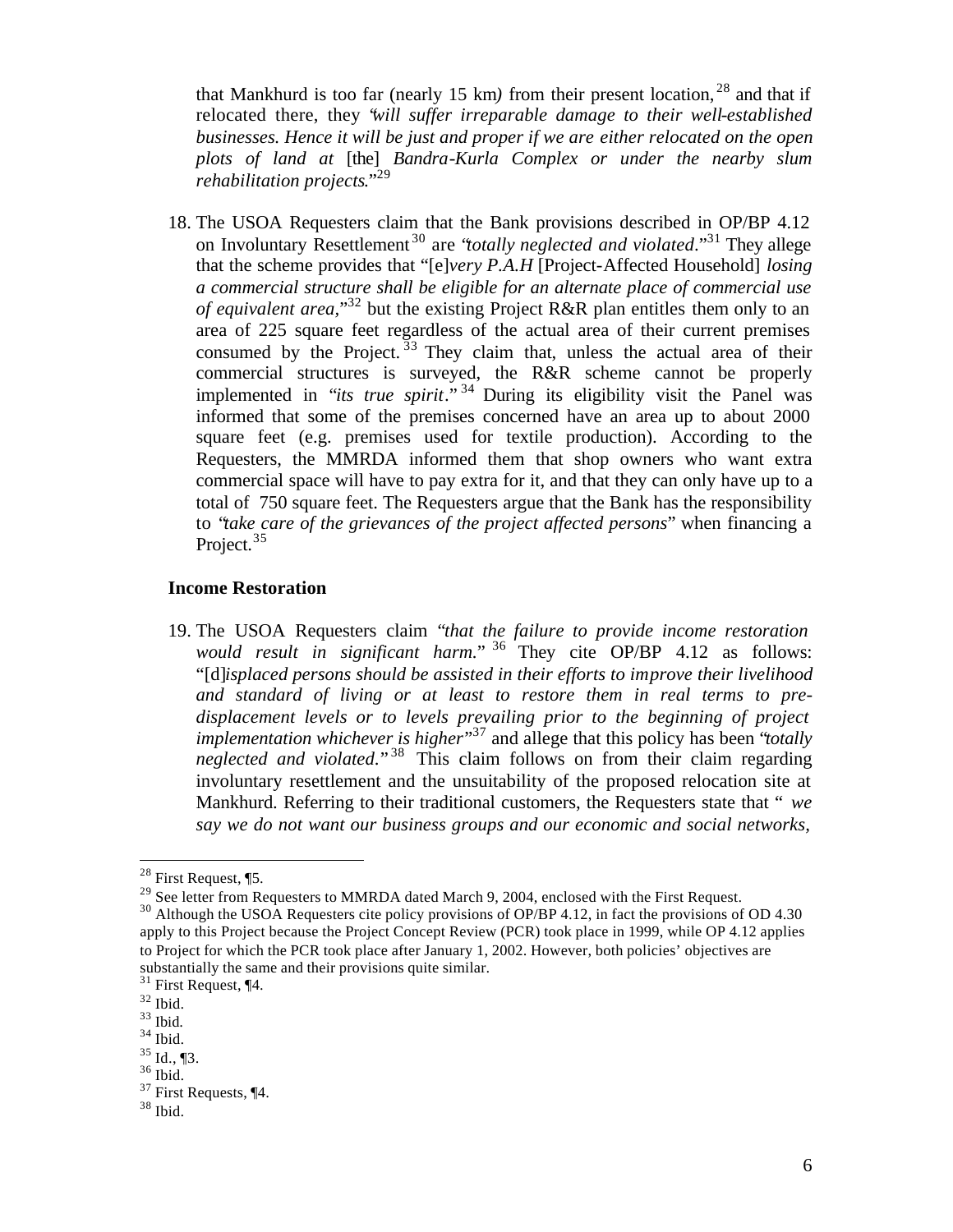*infrastructures, and kin groups to disperse*."<sup>39</sup> The Requesters told the Panel during the eligibility visit that relocation under the present scheme would cost them their business and current customers and result in a loss of income.

## **Lack of Consultation**

20. The USOA Requesters claim that their "*rights to participation and consultation were effectively denied*."<sup>40</sup> They claim that their attempts to raise their concerns were not successful.<sup>41</sup> The letter dated January 30, 2004, from the MMRDA to the Kismat Nagar Welfare Association does not refer to any previous consultations with the Association. In an earlier letter from the Requesters to MMRDA they stated that when the road in front of their shops was closed due to works being undertaken, the responsible persons on the spot failed to give them any detailed information regarding the works. $42$  They further stated in the letter "[a]*nd whereas as per we are concerned, we, the undersigned are totally unaware of all these activities nor any Governmental/Municipal authority has ever informed us regarding any such kind of work*."<sup>43</sup> On July 22, 2004, the Requesters reiterated that "*we were never consulted or given participation at any stage of project planning or R & R.*<sup>\*44</sup>

## **Complaints Raised with the Bank**

- 21. The Requesters declare that they have raised the matters of their complaint with Bank Management. They state that, "[w]*e have complained to the World Bank through several written letters (photocopies enclosed) to various authorities. We also had a meeting with the representative sent by your office, Mr. Sumir Lal, Advisor External Affairs on the 25th of March, 2004 at 3.30pm at the MMRDA project office in Bandra-Kurla Complex in the presence of Mr. Shrivardhankar of MMRDA*."<sup>45</sup> Evidence received shows that the USOA Requesters first wrote to the Bank's Department of Institutional Integrity (INT) on March 9, 2004, to complain about their treatment. After meeting Mr. Sumir Lal of the Bank's New Delhi office on March 25, 2004, in Mumbai, they wrote to him on March 26, 2004, restating their grievances. They then wrote to the Bank's office in New Delhi on April 13, 2004, repeating their grievances, and again to the Bank via INT on April 20, 2004. INT passed this letter on to the Panel.
- 22. The Panel treated the letter as a Request and registered it on April 28, 2004. In it the USOA Requesters asked that an investigation be recommended to the Bank's

<sup>&</sup>lt;sup>39</sup> Letter from USOA Requesters to Panel, July 22, 2004.

<sup>40</sup> First Request,¶3.

 $^{41}$  Ibid.

 $42$  Letter from Requesters to MMRDA Commissioner dated December 8, 2003 and enclosed with the First Request.

 $43$  Ibid.

<sup>44</sup> Letter from USOA Requesters, July 22, 2004.

<sup>45</sup> First Request, ¶5.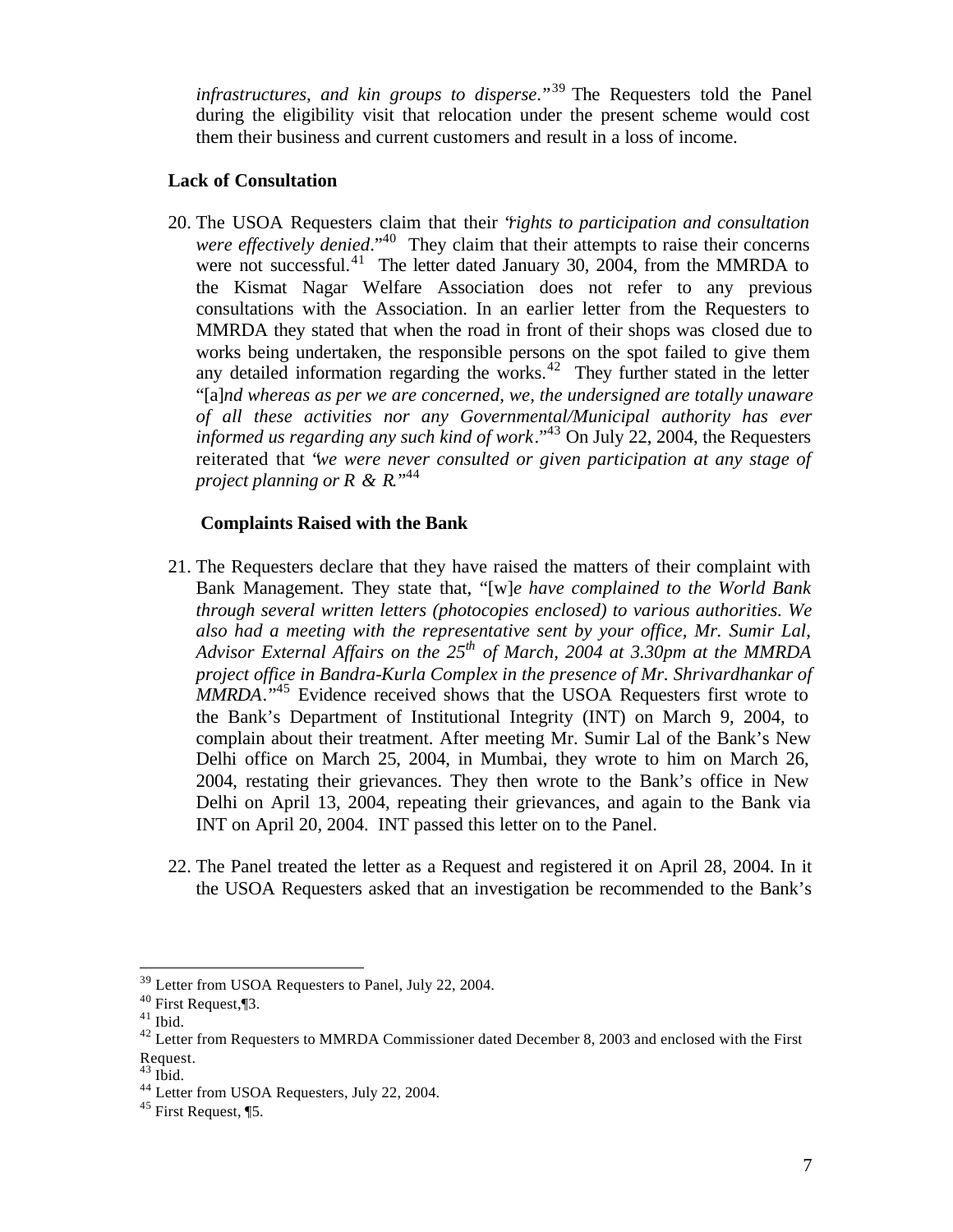Executive Directors. In a further submission to the Panel dated April 27, 2004,  $46$ and received by the Panel on May 6, 2004, the Requesters attached a copy of the letter dated April 13, 2004, sent to the Bank office in New Delhi in which they state their grievances with the SCLR Project, list the violations of Bank policy they claim have occurred, and request certain information, compensation, and relocation to the nearest possible open space.

### **Requested Measures**

- 23. The USOA Requesters ask that as a result of the investigation the following measures be carried out for their benefit:
	- (1) that they be provided with proper information regarding the affected portions of their commercial premises by the SCLR sub-project;
	- (2) that the widening of the road be restored to its original proposed width of 39.0 meters;
	- (3) that their affected structures be relocated to plots of land at Bandra-Kurla Complex;
	- (4) that they each be provided with an area of land equivalent to that portion of their structures actually consumed by the Project, and that they be permitted to retain the remaining portions of structures occupied individually.<sup>47</sup>
- 24. In its Registration of the First Request, the Panel noted that the above claims may constitute violations by the Bank of various provisions of the following operational Policies and Procedures:

| OP/BP 4.01                      | <b>Environmental Assessment</b> |
|---------------------------------|---------------------------------|
| OD 4.30                         | <b>Involuntary Resettlement</b> |
| OP/BP 13.05                     | Project Supervision             |
| World Bank Policy on Disclosure |                                 |

### **Second Request - Gazi Nagar**

- 25. The Second Request was submitted by three nongovernmental organizations located in the city of Mumbai, India – the Hanuman Welfare Society (HWS), the Gazi Nagar Sudhar Samiti (GNSS), and the Jai Hanuman Rahiwasi Sewa Sangh (JHRSS) – on their own behalf and on behalf of about 350 residents living in the area known as Gazi Nagar in the Kurla West district of Mumbai (the "Gazi Nagar Requesters"). As stated in the Project's documents, the route of the SCLR will cross the Gazi Nagar area.
- 26. The Gazi Nagar Requesters state that they live in the area of the Project and share common interests, concerns, and grievances due to the Project. They claim that they "*are likely to suffer irreparable harm due to omission[s] and violation[s] by*

 $^{46}$  As stated above, the First Request was supplemented with a letter addressed to the Executive Secretary of the Panel dated April 27, 2004, confirming the contents of the First Request.

<sup>47</sup> First Request, ¶6.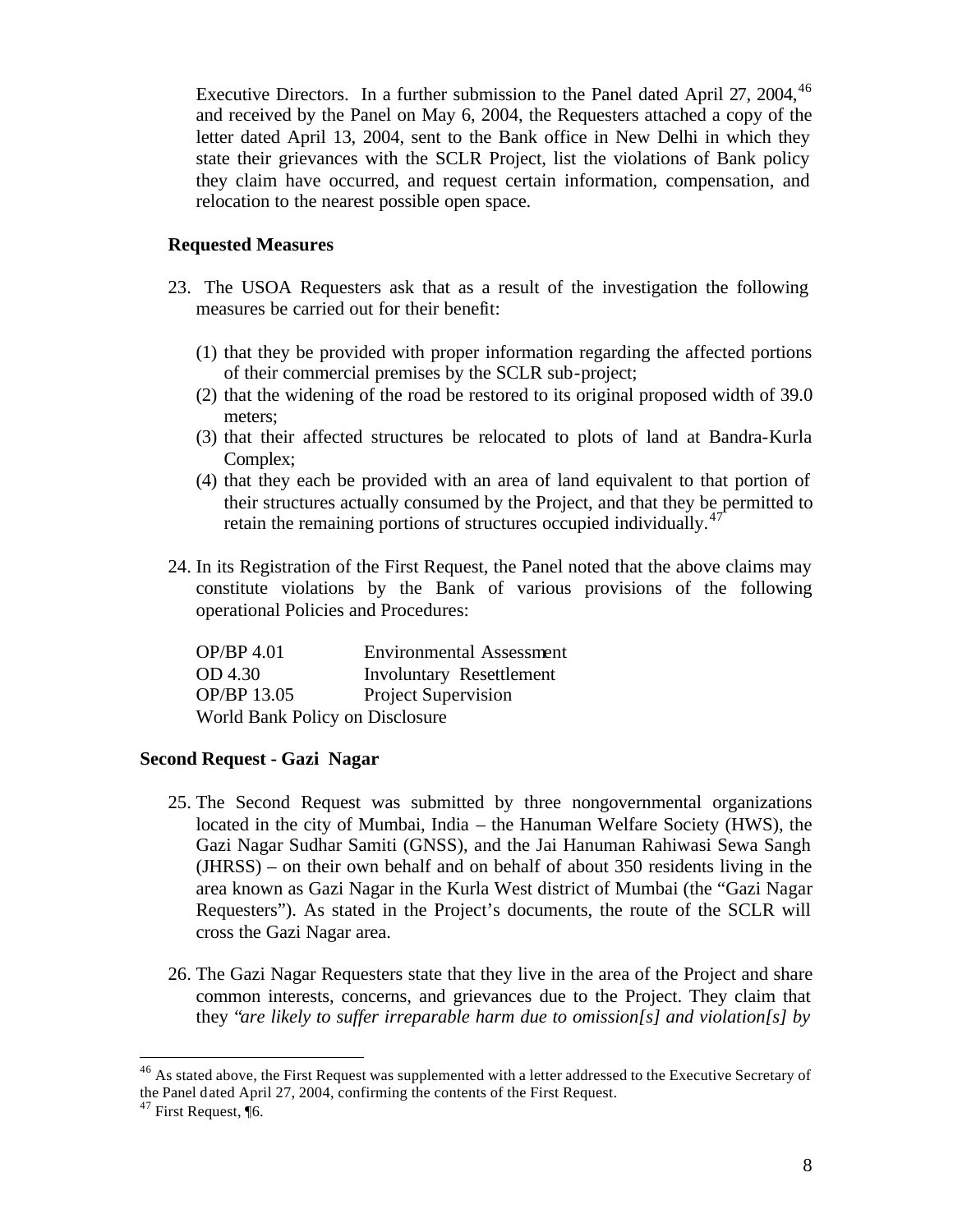*the Bank to comply with its own policies and procedures with respect to the design, appraisal, and implementation of the SCLR project financed by the* Bank.<sup>48</sup><sup>,</sup> They refer to the Bank's policies and procedures on disclosure of information, environmental assessment, involuntary resettlement, and Project supervision and to the rights of the locally affected people "*to participation and consultation*."

#### **Environmental Unsuitability of Proposed Resettlement Site**

- 27. The Gazi Nagar Requesters claim that it has come to their attention that as a result of the Project they are to be relocated to the Mankhurd area, which they allege is a degraded environment and unsuitable for relocation. According to the Requesters, Mankhurd is "*considered amongst the highest polluted areas in the Mumbai city and it is near* [a] *dumping ground spread across 110 Hectares of land*."<sup>49</sup> They claim that around 4000 tons of garbage from Mumbai are dumped daily on this site, "*spreading many diseases like T.B.*[sic]*, Malaria, Asthma, etc*."<sup>50</sup> They further claim that "*many huge, open drainages pass through this area carrying*  [the] *city's waste and drainage water to the nearby creek spreading* [a] *bad odour in the area*."<sup>51</sup> This situation, they assert, is evidence of the Bank having failed to prevent a violation of their rights under the Bank's Environmental Assessment and Involuntary Resettlement policies.
- 28. The Requesters followed up their initial Request with further correspondence alleging, inter alia, that the drains are likely to carry radioactive wastewater from the nearby Bhabha Atomic Research Centre (BARC). The Requesters also allege that they are at risk from a nuclear explosion from the BARC. The Requesters further refer to the health and environmental hazards from "*unbearable fumes from Rashtriya Chemical Fertilizer Co., and the refineries of Hindustan Petroleum, Indian Oil, Bharat Petroleum, Union Carbide…apart from many other chemical factories there, and microbial + air pollution of the dumping ground badly affecting millions of residents of the nearby localities*."<sup>52</sup>
- 29. JHRSS, one of the Gazi Nagar Requesters, claims that the construction and design work on the buildings at the proposed resettlement site is "*of worst quality*."<sup>53</sup> The JHRSS alleges there are no proper gaps between adjacent buildings, "*inviting health related* [problems], *fire hazards and social troubles to the proposed residents*." <sup>54</sup> Furthermore, JHRSS claims that they were not told about maintenance charges they must pay for in the resettlement housing, and they say: "w*hether we can afford the same or not is under the curtain of suspense*."<sup>55</sup>

 $48$  Second Request, 13.

<sup>49</sup> Second Request, ¶5.

 $50$  Ibid.

 $51$  Ibid.

<sup>52</sup> Email from Gazi Nagar Requesters dated 8/7/04.

<sup>&</sup>lt;sup>53</sup> Letter from Jai Hanuman Rahiwasi Sewa Sangh to World Bank office in New Delhi dated May 3, 2004 and enclosed with the Second Request.

 $54$  Ibid.

 $55$  Ibid.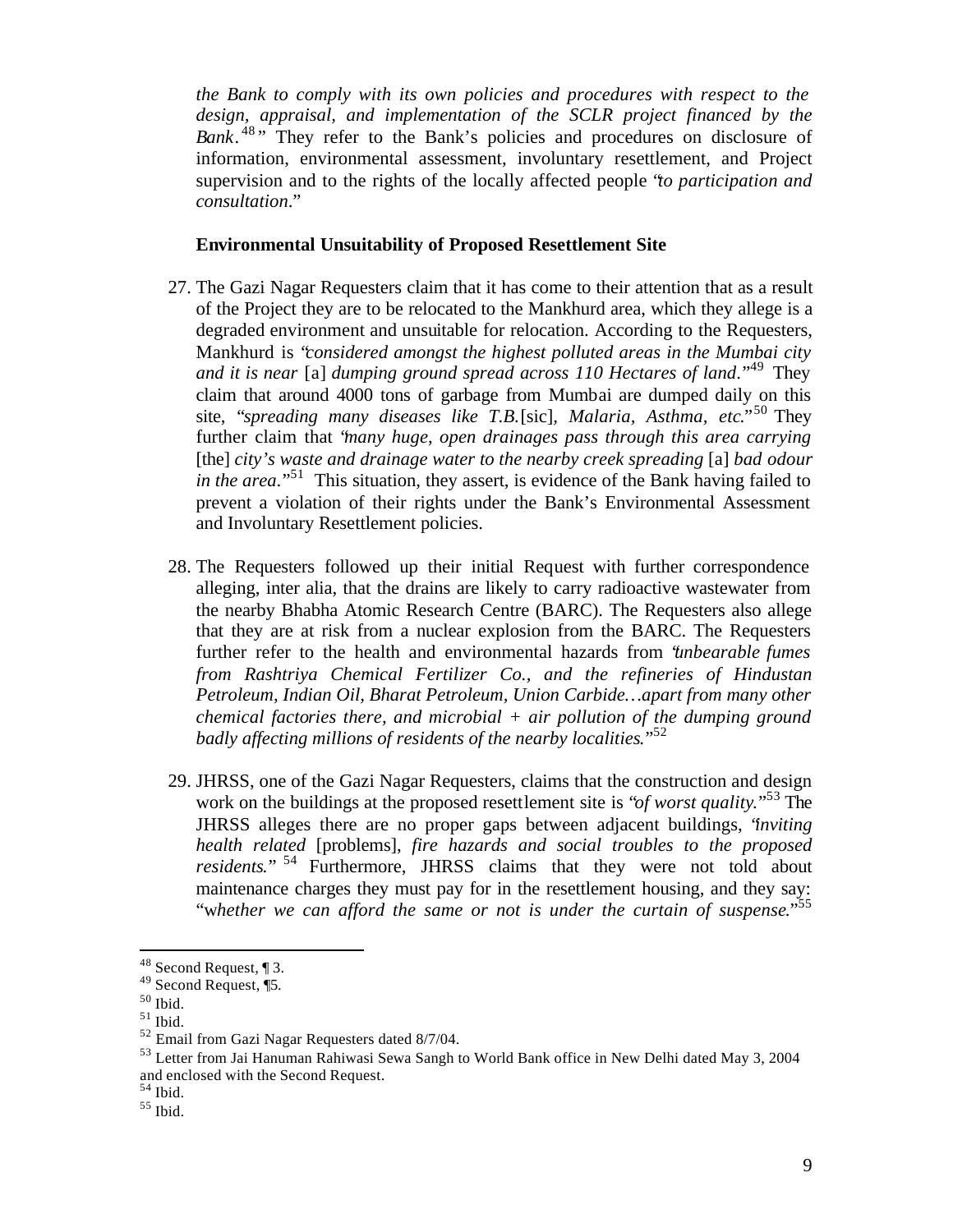During the eligibility visit the Panel learned of concerns that some of the PAPs will be unable to enjoy proper access to the upper storeys of the Mankhurd residential building due to their advanced ages and infirmities.

## **Destruction of Livelihood, Dispersal of Kin Groups**

30. The Gazi Nagar Requesters assert that the Mankhurd resettlement site is nearly fifteen kilometers away from Gazi Nagar. They claim that "*significant damage would occur due to* [the] *failure to provide income restoration and it would destroy our livelihoods, our productive sources, disperse our social, economical network and kin groups*."<sup>56</sup> The Requesters claim that there is sufficient space available nearby in places such as the Premier colony area, the New Mill area, Swadeshi Mill area, and the Bandra-Kurla Complex area, but that no space was allocated in these places for their convenient relocation. They further claim that the Bank has failed to supervise the design of the resettlement plan "*with respect to our livelihoods, traveling distance, education of children and their admissions in respective medium schools, destruction of our source of income, our social, economical network and infrastructure*."<sup>57</sup>

### **Lack of Participation and Consultation, Inadequate Disclosure of Information**

- 31. According to the Gazi Nagar Requesters, their rights to participation and consultation "*were completely denied and no results obtained in our attempts to raise our concerns*."<sup>58</sup> They also assert that the Bank did not disclose information to them: "[d]*ue to negligence by the Bank in disclosure of information and denial of our rights to participation and consultation, we were not able to put forth our such suggestions in the interest of affected public at large to resettle us in the nearby area in accordance with the criteria of the state government to rehabilitate PAPs to the nearest possible open plots of land.*"<sup>59</sup> The Requesters state that the public information center "*opened at the instance of World Bank*" is in poor condition and that when they visited they "*always found it vacant with no attendant present to provide any sort of information*."<sup>60</sup>
- 32. The Gazi Nagar Requesters also claim that when the design of the proposed bridge was being finalized, they were "*not provided with an opportunity*" to offer their suggestions, and that, if they had been, they would have suggested a different style, which "*would have significantly reduced the number of PAPs*," and solved "*other problems*."<sup>61</sup>

## **Complaints Raised with the Bank**

<sup>&</sup>lt;sup>56</sup> Second Request ¶4.

 $57 \text{ Id.}, \frac{1}{2}$ .

 $58$  Id.,  $\P$ 4.

 $^{59}$  Id., ¶7.

 $60$  Id.,  $\sqrt[4]{10}$ .

 $61$  Id., ¶6.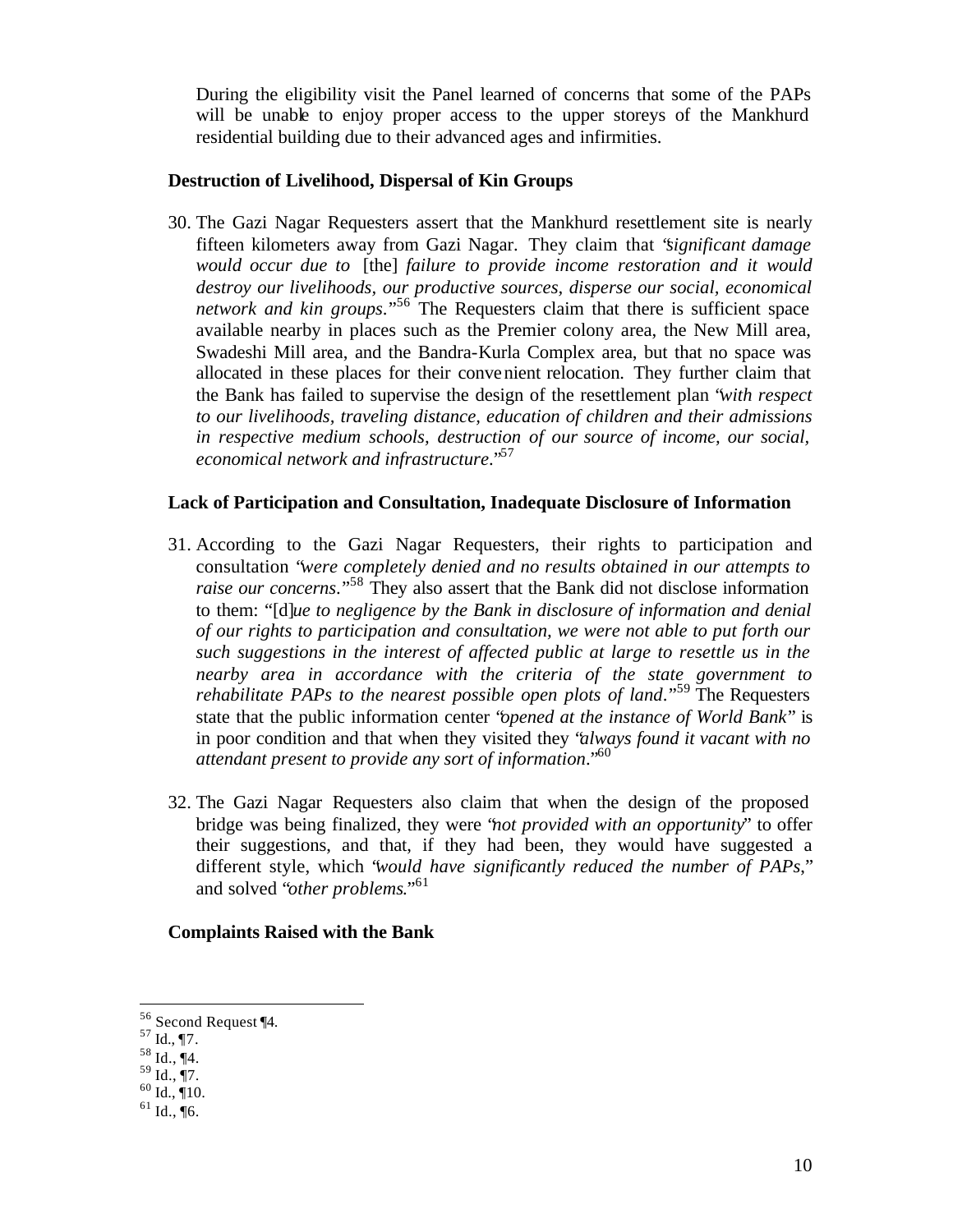- 33. The Gazi Nagar Requesters assert that they have already made their grievances known to the Government of Maharashtra and to the Government of India, but have received no response. They claim that they have complained to the Bank's office in New Delhi stating their grievances but that the officer responsible "*failed to provide us any satisfactory reply that how and in what manner the policies of the World Bank have been followed*."<sup>62</sup>
- 34. The Gazi Nagar Requesters claim that *"the above actions/omissions, which are contrary to the above policies or procedures, have materially and adversely affected our rights/interests and request the Inspection Panel to recommend to the Bank's Board of Executive Directors that an investigation of these matters be carried out in order to resolve the problem*."<sup>63</sup>
- 35. In its Notice of Registration, the Panel noted that the above claims may constitute violations by the Bank of various provisions of the following operational policies and procedures:

OP/BP 4.01 Environmental Assessment OD 4.30 Involuntary Resettlement OP/BP 13.05 Project Supervision World Bank Policy on Disclosure

## **D. First Management Response**

- 36. In the First Response Management emphasizes the context of the Project, pointing out that "[e]*fficient and adequate urban transport is crucial for future economic*  development of the MMR<sup>"</sup> (Mumbai Metropolitan Region). <sup>64</sup> According to Management this Project is the first large project of its kind in an Indian city since the Bombay Urban Transport Project was carried out in the 1970s.<sup>65</sup>In addition, Management addresses in Annex 1 each specific claim raised by the USOA Requesters.
- 37. The First Response states that the Resettlement and Rehabilitation Policy (R&R Policy) adopted by the GoM on December 12, 2000, is a framework for resettlement for the whole Project "*and covers all people affected, whether by Bank-financed components or not*."<sup>66</sup> Management states that the Bank requested changes to the original R&R Policy to bring it into line with OD 4.30 on Involuntary Resettlement. <sup>67</sup> The First Response indicates that further changes were made to the policy, noting that since April 2004 the R&R component of the Project reckons the numbers of affected houses at 23,000 and the number of

 $62$  Second Request,  $\P$ 9.

 $63$  Id.,  $\P$ 10.

 $64$  First Response, ¶14.

 $^{65}$  Ibid.

 $^{66}$  Id.,  $\text{\degree}$  [20. It should be noted that, as a rule, the Bank disburses the proceeds of a loan against expenditures of discrete project components, but its share in the financing of the project is determined on the basis of the total cost of the project and, therefore, its policies and procedures apply to all project components

 $67$  Ibid.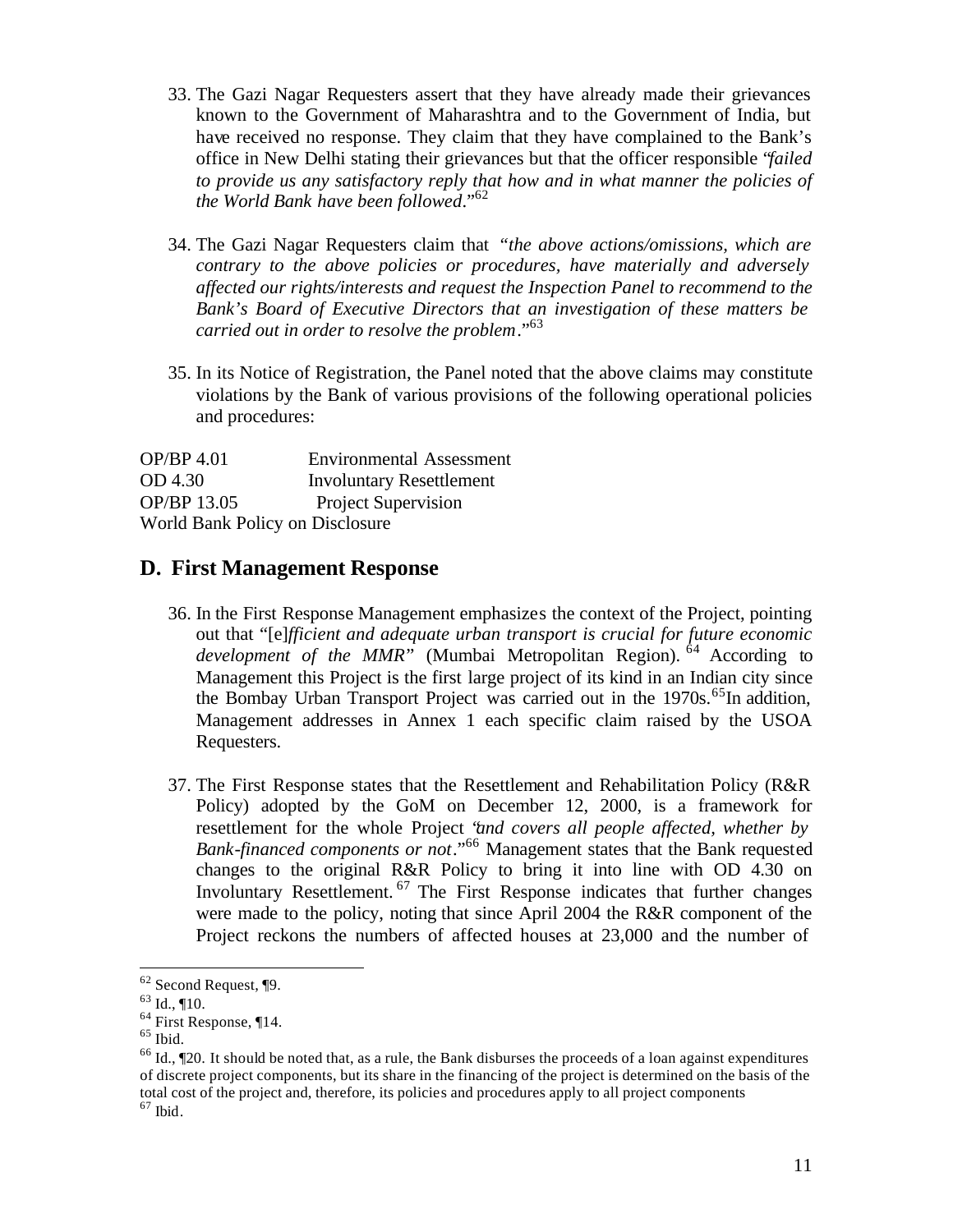affected shops at 3,000, or approximately  $120,000$  people.<sup>68</sup> Prior to this the number of affected households and businesses included in the R&R component was only 19,200. Management attributes the increase to more detailed assessments being carried out and to changes in the scope of certain subprojects. <sup>69</sup> Management contends that "*resettlement is a crucial factor for successful implementation of the MUTP*,"<sup>70</sup> adding that the Project used an innovative approach to resettlement involving the private sector and NGOs such as the National Slum Dwellers Federation.<sup>71</sup>

- 38. Management states that, although a detailed Resettlement Action Plan ( RAP) was prepared based on the R&R Policy, "*[s]ub-project designs were not finalized by the time of Bank appraisal and their impacts could not be determined*."<sup>72</sup> As a result, Management states that specific and separate Resettlement Implementation Plans (RIPs) are required for each sub-project before Bank approval of bid documents. These RIPs, according to Management, must set out in detail the extent of land to be acquired, the impact in terms of resettlement, the sites proposed for resettlement, the role of NGOs, the costs, and the proposed time schedule. $^{73}$
- 39. Management maintains that implementation of the R&R component has gone well.<sup>74</sup> It acknowledges, though, that unlike relocation of small, household-based shops, middle-sized business relocation poses more complex problems. It states that "*concerning issues raised by the Requesters, the resettlement documents and processes put in place could not have anticipated all the specific issues associated with the relocation of middle-sized businesses*." <sup>75</sup> Management states that supervision of the resettlement component was "*Delhi-based*,"<sup>76</sup> complemented by assistance from headquarters.

#### **Income Restoration**

40. The first set of issues analyzed in Annex 1 relates to the USOA Requesters' allegations concerning the income restoration scheme established for the MUTP Project. In response to the Requesters' claim that the Bank's violation of its policies and procedures on involuntary resettlement and its failure to provide income restoration would result in significant harm to them, destruction of their livelihood, dismantlement of their productive resources, and the dispersal of their

 $\overline{a}$ 

 $^{71}$  Id., ¶19.

 $68$  Id., ¶17.

 $69$  Ibid.

 $70$  First Response, ¶18.

 $72 \overline{Id}$ .,  $\overline{121}$ .

 $73$  Ibid.

 $^{74}$  Id., ¶22.

 $75$  Ibid.

 $76$  First Response,  $\P$  24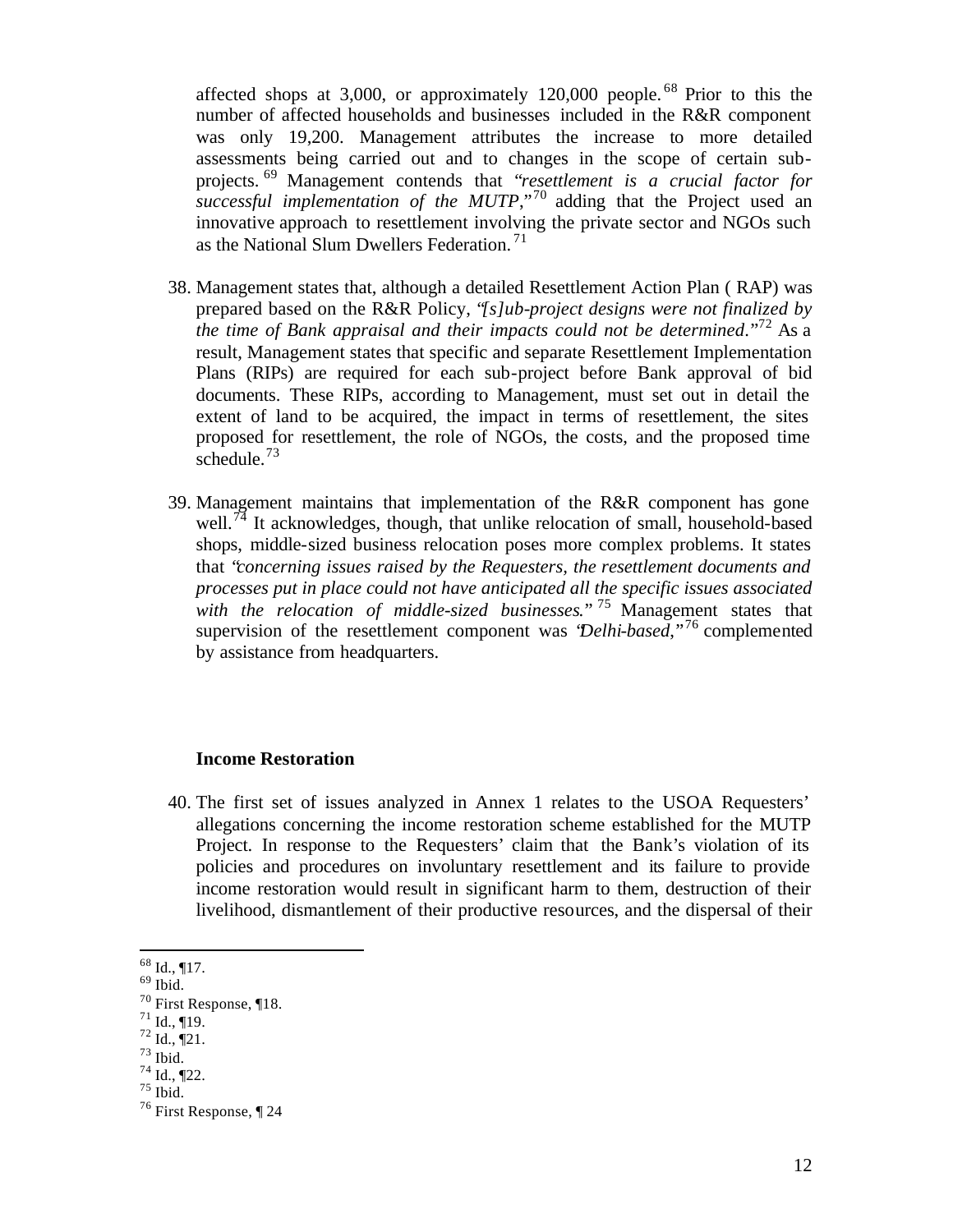supporting networks and kin groups, Management states that the April 2002 Resettlement Action Plan (RAP) "*describes measures for economic rehabilitation that are consistent with the provisions of the [Resettlement & Rehabilitation] Policy.*" 77

- 41. Management further responds that in December 2000 the GoM adopted an R & R Policy that contains provisions for Project-affected people and livelihoods.<sup>78</sup> Also, according to Management "*all 668 businesses in the SCLR sub-project whose shops are affected by the road improvements are offered alternative shops, in accordance with the provisions in both the RAP and the RIP*."<sup>79</sup> Management also states that shop-owners who lose part or all of their space will receive ownership title to a new shop in the resettlement area in Mankhurd. <sup>80</sup> According to Management those losing only part of their space will be able to continue to operate on the space left in their original location, and the ones that lose their source of livelihood permanently will receive a lump-sum compensation equivalent to a year's income.<sup>81</sup> Also, according to Management, the needs of medium-sized shopkeepers with specialized premises and strategic locations may not have been sufficiently addressed, <sup>82</sup> and MMRDA is said to be discussing solutions with the shopkeepers. Management states that consultants to MMRDA will carry out a survey to determine whether income restoration was achieved a year after the allotment of alternative shops, and "*remedial measures will be undertaken if and as needed*."<sup>83</sup>
- 42. As stated before, the USOA Requesters expressed concern over the discrepancies between the size of the allocated areas and the stated principle of equivalency in Bank policy, quoting the scheme established for the MUTP Project that "*every P.A.H.* [Project-Affected Household] *losing a commercial structure shall be eligible for an alternate place of commercial use of equivalent area*," <sup>84</sup> Management responds that, according to the resettlement documentation, resettled businesses will receive space of equivalent size up to 225 square feet and the option to pay for additional space up to 750 square feet in addition to receiving title to the newly allocated space.<sup>85</sup> Management argues that the maximum size limit is set because of limited space availability and high land costs in Mumbai. $86$ Concerning the survey of the actual area of the USOA Requesters' shops, Management contends that the NGOs<sup>87</sup> conducted *'an on-the-ground survey to measure the size of affected shops… as part of the baseline socio-economic data collected during preparation of the RIP*."<sup>88</sup> Management also states that this

 $^{77}$  Id., Annex 1, Item 1, 15. The Policy referred to is that adopted by the GoM in December, 2000.

<sup>78</sup> Id., Annex 1, Item 1, 15.

 $^{79}$  Ibid.

 $^{80}$  Ibid.

 $^{\,81}$  Ibid.

<sup>82</sup> First Response, Annex 1, Item 1, 15.

 $83$  Ibid.

<sup>84</sup> First Request ¶4*.*

<sup>85</sup> First Response, Annex 1, Item 3, 16.

<sup>86</sup> Ibid.

<sup>87</sup> Id., Item 2, 15; see also ¶31 *infra.*

<sup>88</sup> First Response, Annex 1, Item 4, 16.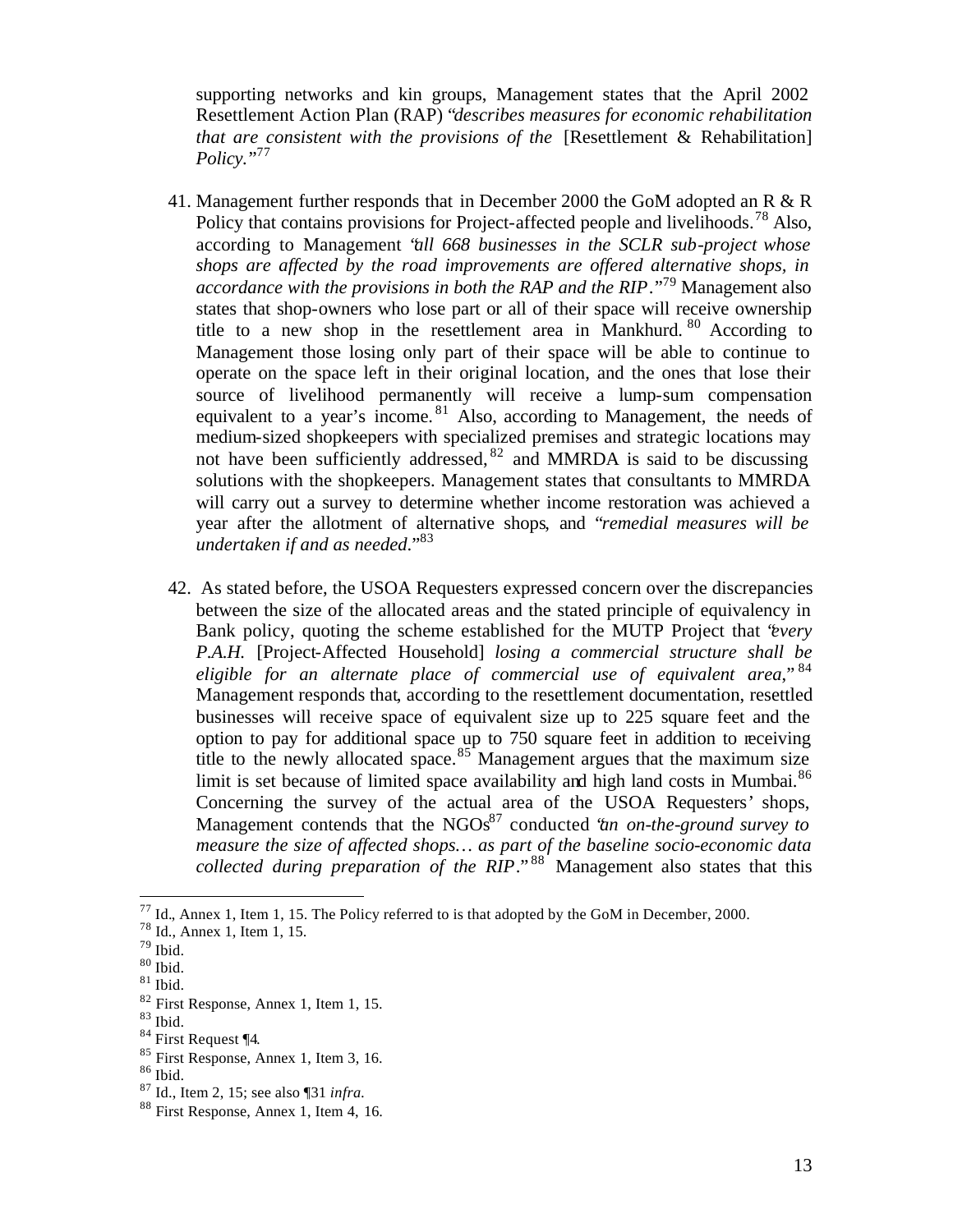information was updated in April 2004.<sup>89</sup>Management states that Bank staff are working with MMRDA "*to ensure that the shopkeepers' living standards, income earning capacity, and production levels are restored as required in the Resettlement and Rehabilitation Policy*."<sup>90</sup>

#### **Relocation**

- 43. In response to the USOA Requesters' claim that they would be relocated nearly 15 kilometers away, Management acknowledges that "*at present, access by road entails traveling a distance of about 15 kilometers*." <sup>91</sup> Management adds, however, that the site at Mankhurd is only 8 kilometers from the current location of the Requesters' businesses via a pedestrian bridge. Management further adds that once the SCLR is completed in mid-2006, the distance by road would be 8 kilometers as well.  $92$
- 44. The USOA Requesters dispute the choice of Mankhurd as a relocation area, arguing instead for the Bandra-Kurla Complex as the appropriate site. Management argues that the businesses of the Requesters are dealing with commodities or services such as plywood, vehicle parts, repair, scrap metal, plastics.<sup>93</sup> According to Management, these businesses are not what the Bandra-Kurla Complex is intended for and that "*property prices in the complex are expected to be too high for these merchants*."<sup>94</sup> Management claims that the Mankhurd relocation site is a settlement for about 5,000 affected families, and that a shopping complex there is currently under construction within the housing area and will be ready for allotment in September/October 2004.<sup>95</sup> Management anticipates that the families living at Mankhurd would substantially rely on the relocated shopkeepers for goods and services.<sup>96</sup>
- 45. According to Management, the Mankhurd site is located within an urban area and was selected as "*one of the best options available to MMRDA, because it has good supporting physical infrastructure and is only about 1 kilometer from the Mankhurd railway station*."<sup>97</sup> Management claims that the shopping complex will contain 239 shops in sizes ranging from 54 to 231 square feet, and that it was first designed to be a two-story building, but the shopkeepers requested that the design be changed to include a ground floor with a ceiling 4 to 5 feet higher.<sup>98</sup> The Requesters also made reference to another relocation site near the Mohammed Estate SRA. Management states that this is a slum area with about 1,100 families and the availability of any additional space there will only be known after the

<sup>89</sup> Ibid.

<sup>90</sup> Id., Item 3, 16.

<sup>&</sup>lt;sup>91</sup> Id., Item 5, 17.

 $92$  Ibid.

<sup>93</sup> Id., Item 6, 17.

 $94$  Ibid.

<sup>&</sup>lt;sup>95</sup> First Response, Item 3, 16.

<sup>96</sup> Id., Item 6, 17.  $97$  Ibid.

<sup>98</sup> Id., Item 3, 16.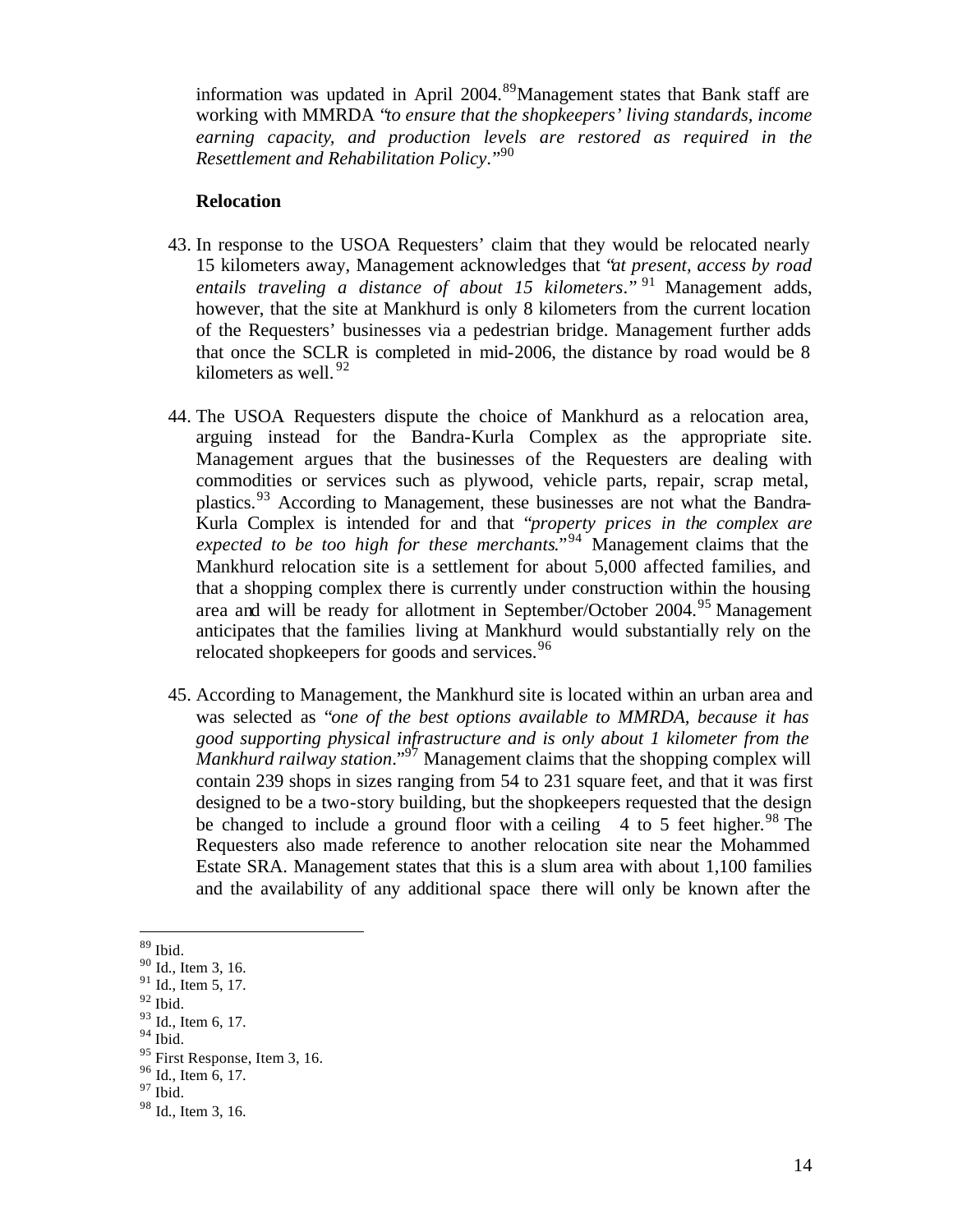scheme submitted by the slum-dwellers through a developer to SRA is approved. <sup>99</sup> Management also states that "*the proposed scheme is not part of MUTP and, therefore, MMRDA cannot be assured of obtaining space there.*"<sup>100</sup>

## **Road Width**

46. Concerning the USOA Requesters' demand for the restoration of the road width from 45.7 meters to 39 meters, Management responds that in the initial design of the Project the road width was planned to be  $39$  meters.<sup>101</sup> Despite this, according to Management, MMRDA informed the Bank in March 2004 of its intention to increase the width up to 45.7 meters in accordance with the city's development plan, thus avoiding future disruption. <sup>102</sup> According to Management, the Bank has not yet given a non-objection to MMRDA's proposal but has clarified to MMRDA that "*any resulting, additional resettlement requirements must be undertaken in compliance with the agreed Resettlement and Rehabilitation Policy of the Project and an amendment to the RIP must also be submitted to the Bank for no-objection [sic]*."<sup>103</sup>

#### **Consultation and Disclosure of Information**

47. Responding to the USOA Requesters' claims that their rights to participation and consultation were effectively denied, Management states that "*MMRDA held eight focused meetings between November 2003 and February 2004 with the affected shopkeepers, including the United Shop Owners Association*."<sup>104</sup> Management adds that between January 20 and January 30, 2004, MMRDA and the shopkeepers exchanged documents on moving back from the affected portions of the shops and the allotment of alternative shops.<sup>105</sup> Management also states that "*consultations are being held on an ongoing basis by SPARC, one of two NGOs engaged by MMRDA…*[and that ] *PAPs were consulted at the time of household surveys and preparation of the RIPs…Also as part of preparation, consultations were held during which the resettlements and impacts were discussed. Both NGOs and PAPs participated in those consultations*."<sup>106</sup> Management warns that it "*is aware that the act of consultation itself may raise expectations, while at the same time it cannot ensure that all concerns expressed will be addressed according to the specific wishes of each affected party*."<sup>107</sup>

<sup>&</sup>lt;sup>99</sup> Id., Item 6, 17.

 $100$  Ibid.

<sup>&</sup>lt;sup>101</sup> First Response, Item 7, 17.

 $102$  Ibid.

<sup>&</sup>lt;sup>103</sup> Ibid. Management responded to this claim in the context of the Bank's Involuntary Resettlement Policy. However, Management did not mention whether the proposed 45.7m width or any other alternatives to the road width were discussed in the design phase, or any additional environmental impact assessment has been prepared as required under OP 4.01, the Bank's Environmental Assessment policy applicable to the Project.  $104$  Id., Annex 1, Item 2, 15.

 $105$  Ibid.

 $106$  Ibid.

<sup>&</sup>lt;sup>107</sup> First Response, Item 2, 16.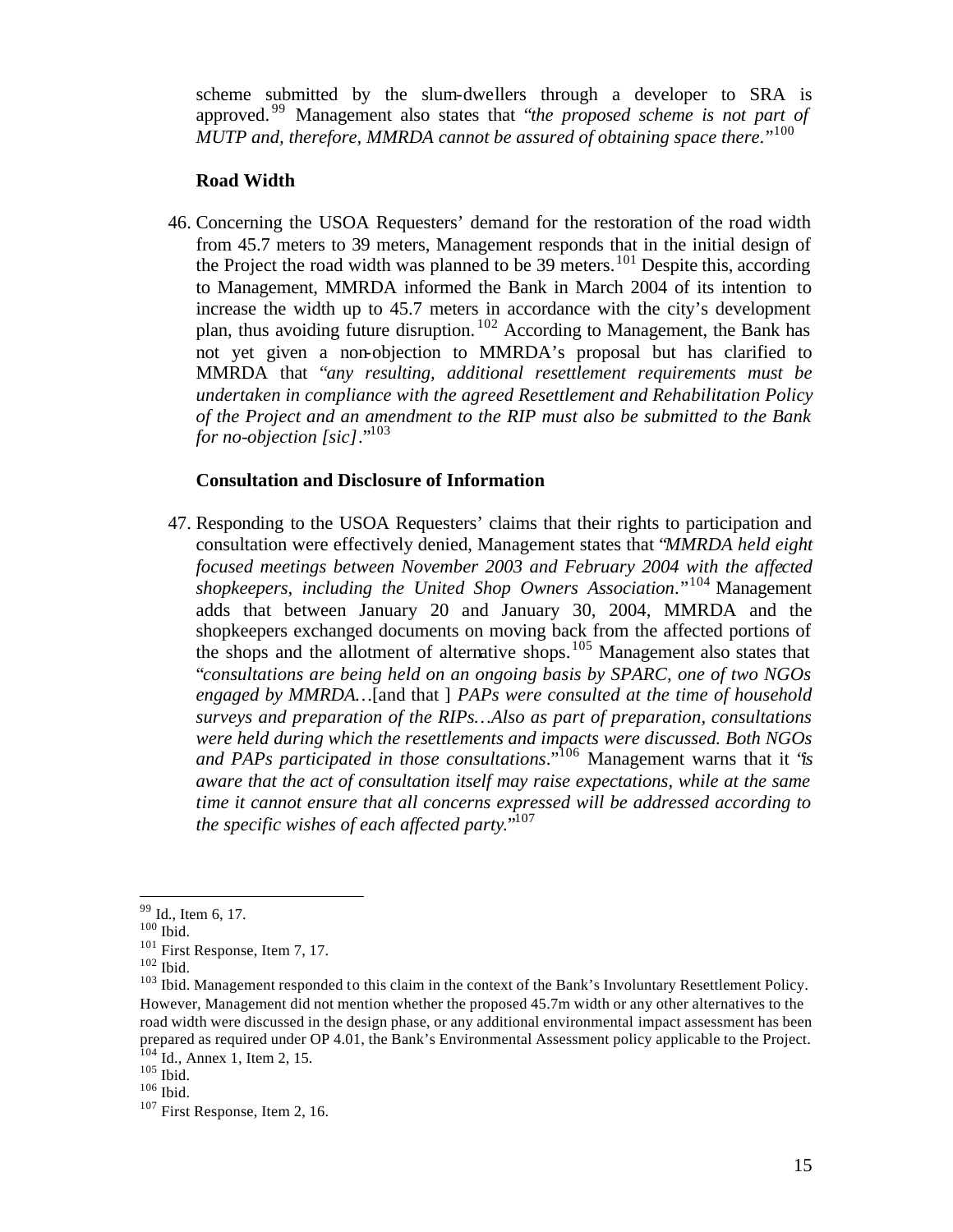48. Regarding the USOA Requesters' concerns about disclosure of Project information, Management states that resettlement documents related to the SCLR are available at the Public Information Centers (PIC) at MMRDA and Mankhurd. <sup>108</sup> Management adds that as a result of a March 2004 Bank supervision mission, MMRDA established a PIC one kilometer southwest of the USOA Requesters' shops, and a formal invitation was sent to the United Shop Owners Association for the opening of the center. According to Management, the sub-project map, RIP, and other documents are available at the PIC, which is staffed by the Project Management Consultant. Management also adds that "*shopkeepers are encouraged to contact the MMRDA office regarding any questions they may have*."<sup>109</sup>

## **Supervision**

49. In response to the USOA Requesters' concerns about Bank supervision, Management states that supervision is being carried out regularly "*with a high level interdisciplinary team of Bank staff*."<sup>110</sup> Management also states that since Board approval of the Project in June 2002, it has carried out five regular supervision missions and six focused technical ones, and specifically a resettlement supervision mission in April 2004 "*to review key resettlement implementation issues.*"<sup>111</sup> Management further states that because of the complex nature of Project's resettlement aspect, the Bank has allocated "*a much higher than average supervision budget*."<sup>112</sup>

# **E. SECOND MANAGEMENT RESPONSE**

- 50. On July 28, 2004, Management submitted its response to the Second Request (the "Second Response"). In common with the First Response, Management claims compliance with bank policies and procedures and addresses in a table each specific claim raised by the Gazi Nagar Requesters (Annex 1). It also sets out the background to the Project, and provides details of the loan arrangements, the coordinating agency responsible for the Project, the components of the Project, and its current status. Management states that "*[o]verall, implementation progress, although behind schedule, is currently rated as satisfactory. However, safeguard management performance is rated as unsatisfactory for several reasons*."<sup>113</sup>
- 51. Management also states that "*[d]eficiencies in reporting, lack of timely handling of grievances, and inadequate performance of the Independent Monitoring Panel (IMP) have also contributed to the unsatisfactory rating*." <sup>114</sup> Management

 $108$  The PIC at MMRDA is about three kilometers from Kismat Nagar; the PIC at Mankhurd is about 8 kilometers away from Kismat Nagar: First Response, Annex 1, Item 9, 18.

<sup>109</sup> First Response, Annex 1, Item 9, 18.

 $110$  Id., Item 8, 18.

 $111$  Ibid.

 $112$  Ibid.

<sup>&</sup>lt;sup>113</sup> Second Response, ¶13.

 $114$  Ibid.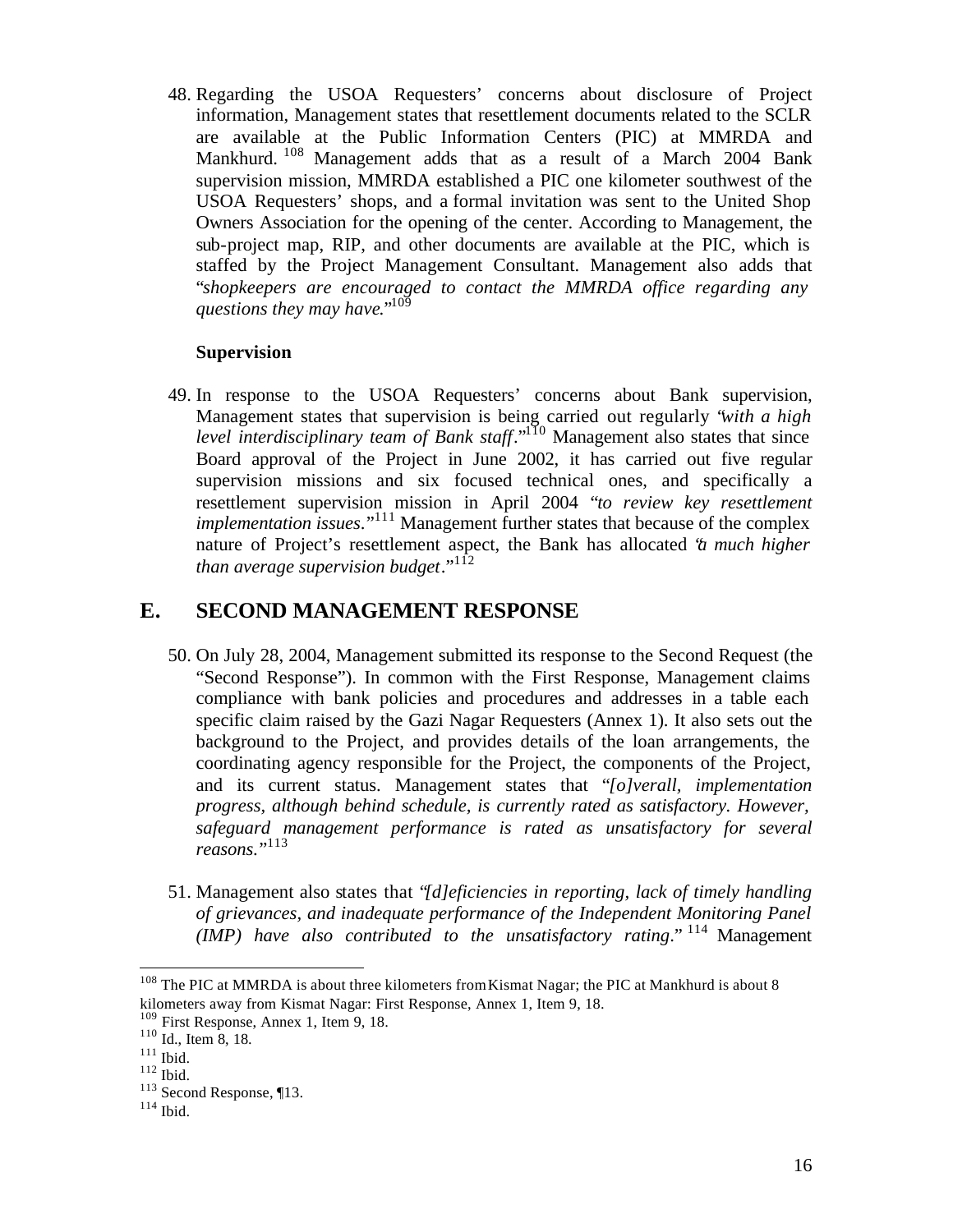elaborates on its description of Bank supervision activity in the First Response by listing in Annex 2 of the Second Response the dates of MUTP Bank supervision missions and the key members of each such mission, adding that "*[i]n addition to Bank supervision, resettlement implementation is monitored through monthly and quarterly progress reports, and minutes of meetings of the IMP*."<sup>115</sup> Management emphasizes that the Bank has allocated " *substantial resources*" to the supervision budget, which it claims is double the average for projects in India.<sup>116</sup>

- 52. As in the First Response, Management maintains that implementation of the R&R component of the Project has generally proceeded well. <sup>117</sup> It claims that "*[c]ommunities are being moved as groups to the closest available sites*,"<sup>118</sup> arguing that resettlement by community is necessary to allow the affected persons to preserve their social networks.
- 53. The Second Response describes in detail the grievance process in the Project's R & R Policy and the RIP.  $^{119}$  This process places principal responsibility on an NGO (Society for Promotion of Area Resources Centers (SPARC)) for managing the resettlement activity. Where problems arise that cannot be solved by the NGO, they are referred to the MUTP Community Development Officer for further consideration. If a mutually satisfactory outcome is not achieved, the issue is referred to a higher management level. Management states that the process worked effectively during the resettlement of the initial 4,000 households.<sup>120</sup> Despite this, Management adds that supervision missions in April and July 2004 found that the process " *required strengthening and revamping*."<sup>121</sup>

#### **Environmental and Health Concerns**

54. The first set of issues analyzed in Annex 1 relates to the Gazi Nagar Requesters' allegations concerning the environmental aspects of the resettlement site. Management states that "*living conditions at Mankhurd are expected to be considerably better than conditions to which Requesters are currently exposed*."<sup>122</sup> Management further states that MMRDA collected information in addition to the baseline information relating to air, water, land, and flora/fauna, collected as part of the Community Environmental Management Plan, and that this information did not show that the Mankhurd site "*is excessively polluted or is at risk of being polluted*."<sup>123</sup>

 $115$  Id., ¶14.

<sup>116</sup> Ibid. The amounts allocated for supervision are: US\$200,000 in FY05, US\$181,000 in FY04, and US\$190,000 in FY03.

 $117$  Id., [23.

 $118$  Ibid.

<sup>119</sup> Second Response, ¶24.

<sup>120</sup> Ibid.

<sup>121</sup> Ibid.

<sup>&</sup>lt;sup>122</sup> Id., Annex 1, Item 1, 23.

 $123$  Ibid.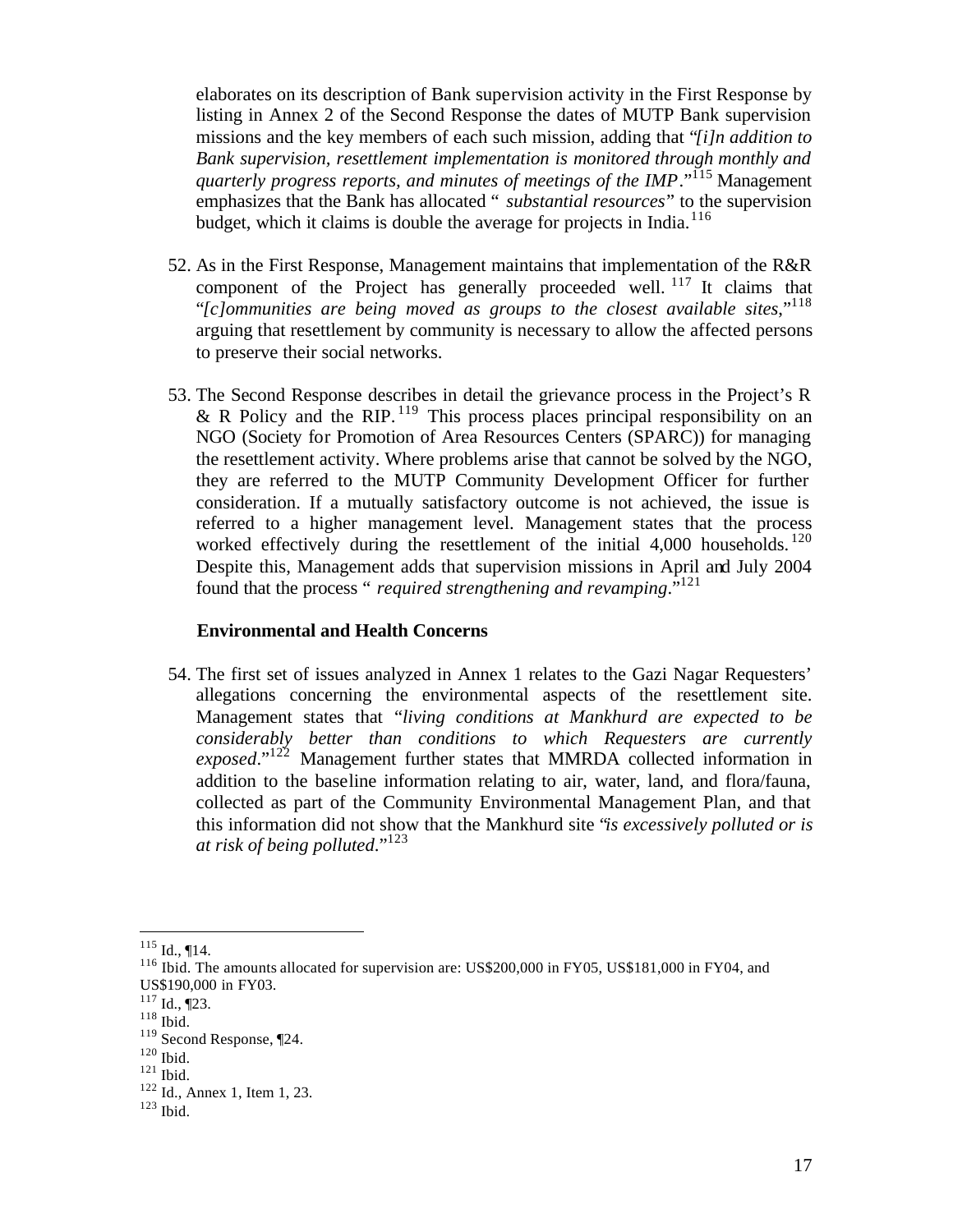- 55. Concerning the Gazi Nagar Requesters' health concerns due to the proximity of a dump and open drains, Management locates the dump at 1.5 to 2km away and down from the resettlement site stating that "*there is dense habitation between the resettlement site and the landfill*."<sup>124</sup> According to Management, the drains, which are 30m from the proposed resettlement site at their closest point, "*carry a mix of storm water, sewage and other waste*," <sup>125</sup> and the Municipal Corporation of Greater Mumbai (MCGM) is required to clean them once every year before the monsoons. Management also asserts that "*there have been no reports of odor from the drains*."<sup>126</sup>
- 56. Furthermore, Management states that green lawns and trees will be planted along the banks of the drain to reduce its visibility from the buildings. Also, according to Management, "*a retaining wall will be constructed along the banks of the drain to define the boundary and actions will be taken to prevent erosion*."<sup>127</sup>

#### **Alternatives for Highway Design and Resettlement Site**

- 57. Concerning highway design alternatives, Management states that the present alignment dates back to 1966, and was part of the Development Plan, showing a width of 30m increased to 45m in 1990. According to Management, "*options for alternative alignments were limited*." <sup>128</sup> Concerning the alternative of the J.J. flyover, Management states that such an option would support "*a narrower width of roadway of about 16 m, which is not standard. The SCLR is planned as a minimum six lane divided carriageway; construction based on the design of the J.J. flyover would result in a traffic bottleneck on the SCLR*."<sup>129</sup>
- 58. As for resettlement site alternatives, Management contends that "*a sub-group was formed in MMRDA with representatives from Government and NGOs to identify various available sites for resettlement*."<sup>130</sup> According to Management, there was limited opportunity for prior consultations with the Project Affected Persons on resettlement sites "*because of the lack of availability of resettlement site options*."<sup>131</sup> As for the sites suggested by the Requesters, Management argues that they were "*found not to be feasible*" <sup>132</sup> for different reasons relating to each of these sites. According to Management the New Mill, Swadeshi Mill, and Premier colony areas, are areas of closed factories and that prevents their use for slum rehabilitation schemes. Also the Bandra-Kurla Complex area is earmarked for an international financial and business center and is not appropriate for resettlement housing. Finally, the vacant government land referred to by the Requesters is reserved for school construction in the Urban Development Plan, and the

 $\overline{a}$ 

<sup>127</sup> Ibid.,

 $124$  Ibid.

<sup>&</sup>lt;sup>125</sup> Second Response, Annex 1, 23.

<sup>126</sup> Ibid.

<sup>128</sup> Id., Item 2, 24.

<sup>129</sup> Ibid.

<sup>&</sup>lt;sup>130</sup> Id., Item 5, 25.

<sup>&</sup>lt;sup>131</sup> Second Response, Item 5, 26.

<sup>&</sup>lt;sup>132</sup> Id., Item 5, 25.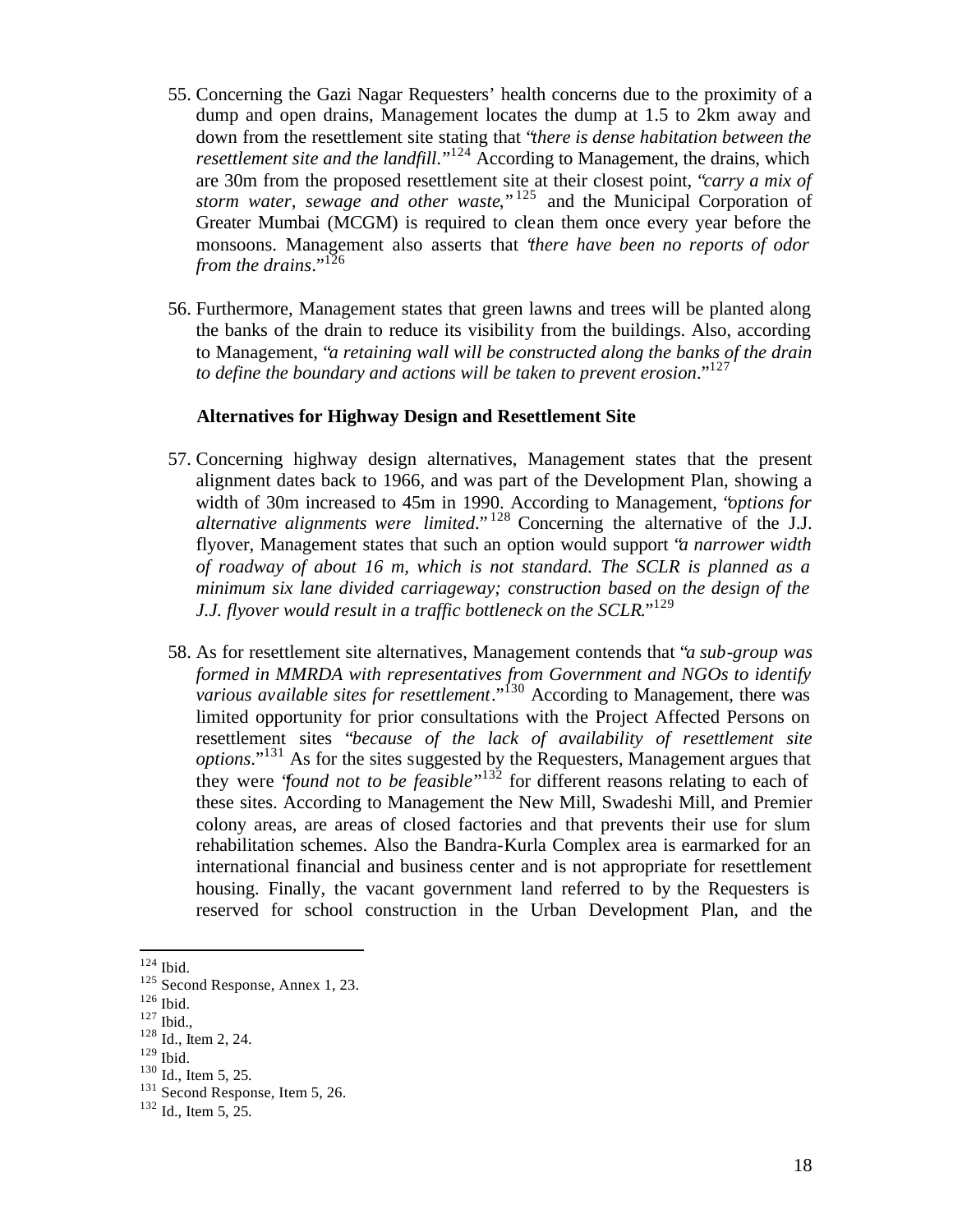Government has allotted the site to a trust for the construction of a school, rendering it unavailable for resettlement purposes.<sup>133</sup>

#### **Income Restoration and Kin Groups**

- 59. On income restoration, Management asserts that the "*R&R Policy provides that 'displaced persons are assisted in improving or at least restoring their former living standards, income earning capacity and production levels'*." <sup>134</sup> Management also states that the "*impact on Gazi Nagar residents is chiefly loss of housing and not loss of jobs or sources of income*," and that the Project provides "*for a payment equivalent to twelve quarterly rail passes*" in the case of increased  $\frac{1}{4}$  distance to the work place from the resettlement site.<sup>135</sup> As for the possibility of people losing site-specific opportunities for supplemental income, Management argues that such opportunities will be replaced by similar ones in the Mankhurd resettlement area, "*given that it is being constructed as an integrated township …*  [housing] *about 10,000 families*," that it "*is located in M/East ward, which has a population of more than 400,000 and a large number of thriving commercial enterprises*," and that it is connected by rail transport and a network of roads.<sup>136</sup> As for the Requesters' concerns over the disbanding of their kin groups, Management asserts that since "*all SCLR Project Affected Persons are proposed to be resettled at the Mankhurd location, their social and economic network and kin groups will be largely retained in the new location*."<sup>137</sup>
- 60. When discussing its supervision efforts in Annex 1 of the Second Response, Management provides further details about the R&R Policy and states that, under the Policy, Project Affected Persons will be assisted to secure admissions to nearby schools and will be provided with guidance about children's education as part of NGO services and a 225 square feet space will be provided for every 100 households for pre-school purposes; a Community Revolving Fund (operated by the Project Affected Persons with assistance from NGOs) will offer credits/loans for self employment to supplement family incomes to vulnerable groups; the Project will offer a one-time cash supplement equivalent to one year's income during the transition period should some Project Affected Persons lose their livelihoods permanently; Project Affected Persons from a particular area are to be resettled in one location to enable them to retain their social fabric; the remaining population, if less than 20 percent, will be able to choose whether to resettle along with the affected persons or to remain in the old location; the selected sites are to be provided with infrastructure facilities and open spaces in accordance with the Development Control Regulations of Greater Mumbai and the statutory clearances required from the SRA and MCGM.<sup>138</sup>

 $133$  Id., Item 5, 26.

<sup>&</sup>lt;sup>134</sup> Id., Item 4, 25.

<sup>135</sup> Ibid.

<sup>136</sup> Ibid.

<sup>137</sup> Second Response, Item 4, 25.

<sup>138</sup> Id., Item 7, 26-27.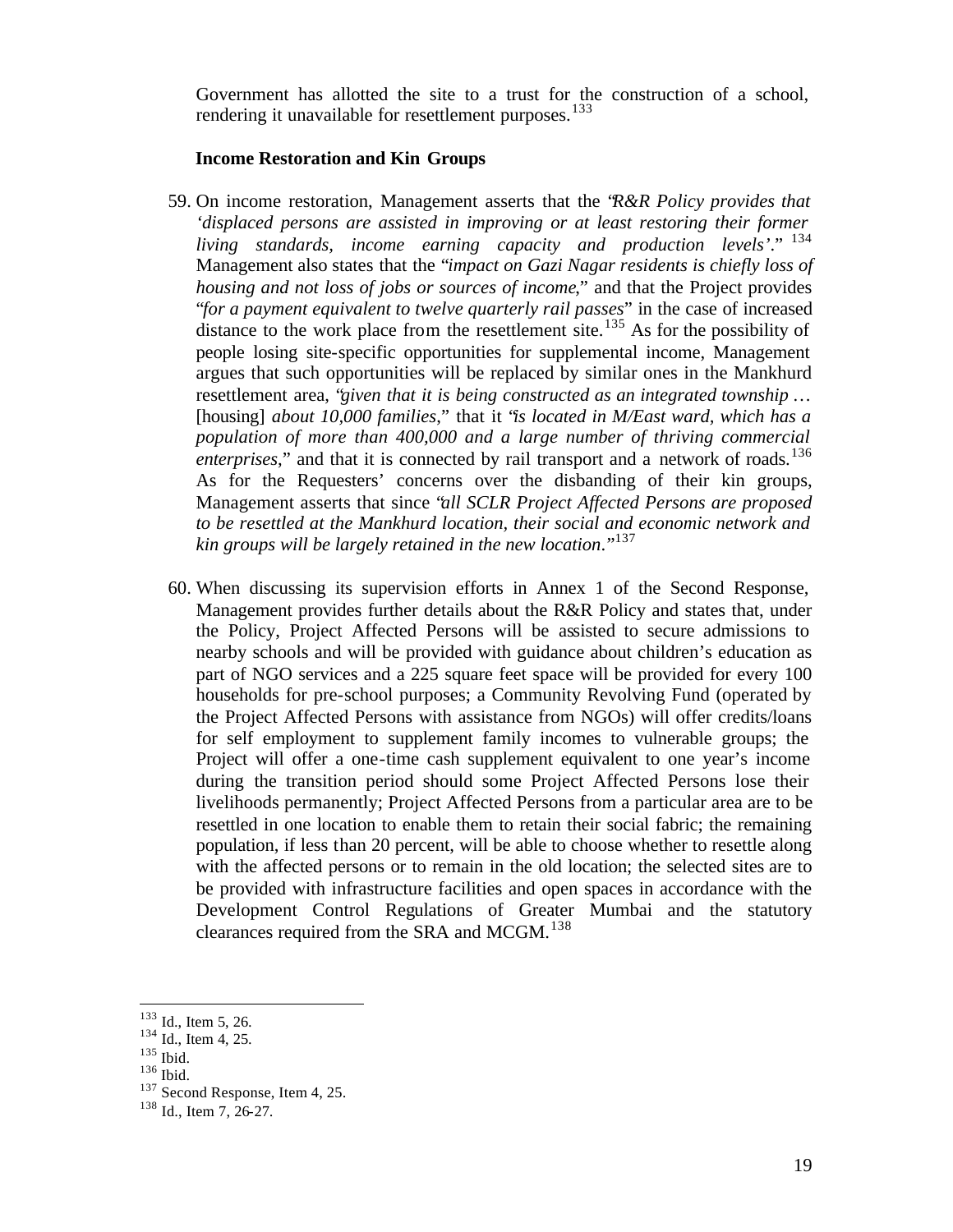#### **Building Construction and Maintenance Charges**

61. According to Management, MMRDA reviewed the designs and layouts of Mankhurd, which the Slum Rehabilitation Authority (SRA) then approved as the Development Control Regulation of Greater Mumbai requires. Management also states that the Indian Institution of Technology independently reviewed the plans and made suggestions, which "*were incorporated into the final designs approved by SRA*,"<sup>139</sup> and that "*the gaps between the buildings are in accordance with the provisions applicable to SRA schemes*." <sup>140</sup> As for the Requesters' concerns over the maintenance charges, Management asserts that the Project will contribute about 20,000 Rupees (US\$ 450) "*as a one-time grant, which will be placed in a fixed account, the interest on which will be used to subsidize the maintenance charges and taxes*."<sup>141</sup> Management also recognizes that this information may not have been sufficiently communicated.

#### **Supervision**

62. Management considers that the supervision of resettlement has been regular and intensive, "*through Delhi-based supervision led by the Project co-task team leader, a senior resettlement specialist and environmental specialist, complemented by assistance from headquarters*<sup>142</sup>" Management states that the Project has been supervised twelve times since it was approved two years ago, and a resettlement specialist has participated in eight supervision missions.<sup>143</sup> According to the Second Response, during the April 2004 supervision mission, Management has identified several issues that needed urgent attention and required follow up, and advised MMRDA about, inter alia, swift transfer of those with three years in transit sites to permanent housing units; establishing cooperatives and completing of other post-resettlement activities in the housing areas; strengthening implementation capacity in MMRDA; improving the dialogue and focusing on problem solving with shopkeepers; and strengthening the grievance redress procedures. <sup>144</sup> Management asserts that the "*July 2004 mission discussed these and related issues with MMRDA, Gazi Nagar Requesters, USOA … and SPARC"* and *"[b]ased on this dialogue the Bank advised MMRDA and SPARC … of agreed, additional measures and specific ways to carry out previously identified measures to improve implementation.*" <sup>145</sup>"

## **Grievance Procedure and Specific Grievances**

63. Management contends that "*the Requesters did not use the grievance mechanism available under the Project, possibly because they were insufficiently informed* 

<sup>&</sup>lt;sup>139</sup> Id., Item 6, 26.

<sup>140</sup> Ibid.

<sup>141</sup> Ibid.

 $142$  Id., ¶ 25.

<sup>&</sup>lt;sup>143</sup> Second Response, Item 7, 26.

 $144$  Id., ¶ 25.

<sup>145</sup> Ibid.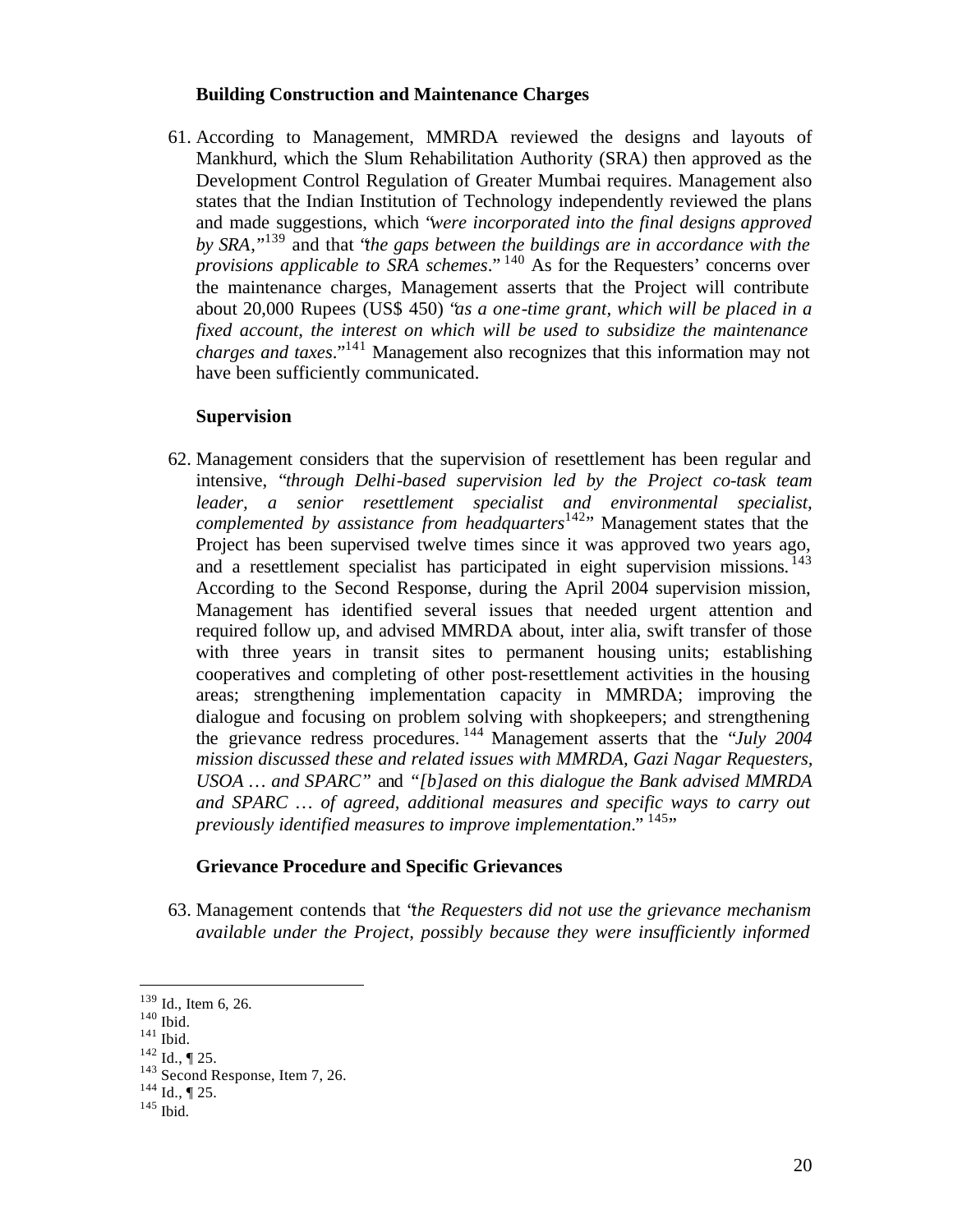*about it*."<sup>146</sup> Management also states that MMRDA did not receive the letters the Requesters wrote to the Government of the State of Maharashtra and to the Government of India. According to Management, and after an exchange of letters between the Requesters, the Bank's New Delhi Office, and MMRDA, a "*constructive meeting*" was held on July 9, 2004, "*and a number of specific next steps were agreed upon to address the concerns of the Requesters*." <sup>147</sup> Management also states that on July 12, 2004, the Requesters objected to "*the first part of the July 9 meeting … [but] did not describe the second half of the meeting in which agreements were reached.*" <sup>148</sup> Management further acknowledges that "*consultations as well as communication of the grievance procedures have likely not been adequate and that the grievance mechanism itself needs revamping*."<sup>149</sup>

64. Concerning the Requesters' grievances relating to the payment for identity photographs, Management asserts that during the July 9, 2004, meeting, "*MMRDA clarified that this practice would not continue and that the Project would cover the costs of the photographs; SPARC therefore will no longer need to recoup these costs from Project Affected Persons.*"<sup>150</sup> As for the Requesters' concerns about the Project Information Center, Management agrees with the Requesters and asserts that since July 9, 2004, the PIC has been manned and a register kept, and that it is now open Monday to Saturday from 10 am to 5 pm.<sup>151</sup> Moreover, Management agrees that "*certain improvements to the PIC are necessary*," and states that it would be "*significantly strengthened through: placement of more relevant information, such as lists of Project Affected Persons, description of the grievance process and better information about the Mankhurd site; and through training of the attendant to enable him/her to answer queries made by the Requesters and others*."<sup>152</sup>

## **Consultation and Participation**

65. Regarding the Requesters' concerns about consultation and participation, Management states that a series of consultations were held during Project preparation in 2001 and 2002, and representatives of NGOs and Project Affected Persons participated in these consultations, "*which focused primarily on environment and resettlement issues*."<sup>153</sup> Management also states that "*no specific consultations were conducted to discuss alternatives for alignment or structural design, except consultations for R&R purposes. Public consultations were held as part of the Environmental Assessment of the Project as a whole, wherein all subprojects proposed in the Project were discussed*." <sup>154</sup> Management further

 $\overline{a}$ 

<sup>149</sup> Ibid.

 $146$  Id., Item 8, 27.

<sup>147</sup> Ibid.

<sup>148</sup> Ibid.

<sup>150</sup> Second Response, Item 9, 28.

<sup>151</sup> Id., Item 10, 28.

<sup>152</sup> Ibid.

<sup>153</sup> Id., Item 3, 24.

<sup>&</sup>lt;sup>154</sup> Id., Item 2, 24.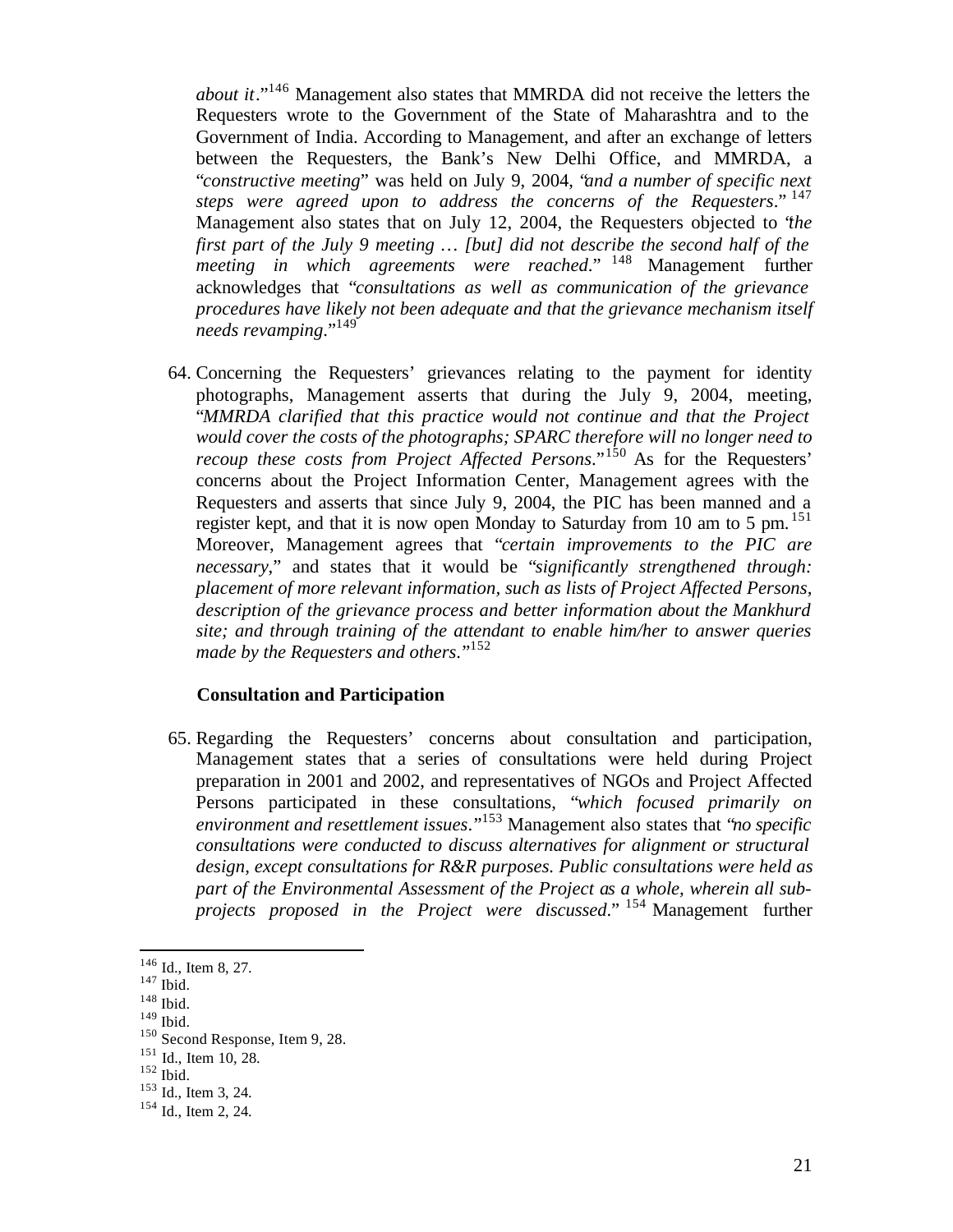describes a number of consultation meetings held in preparation of the RAP and RIP up until February 2003, referring to the target audiences, dates, venues, and subject matter of the consultations.

- 66. Management argues that consultations with Project Affected Persons have also been held on an ongoing basis by SPARC. Management further states that on June 9, 2003, MMRDA organized a meeting at the Mankhurd site, which 125 Project Affected Persons, including about 60 from the SCLR sub-project, attended "*to explain the draft layout/plan, building plans, and proposed site amenities*," and that the "*feedback from Project Affected Persons was incorporated in the final designs*."<sup>155</sup> Management also states that it has in the Project files minutes of several meetings held during November 2003 and February 2004 with the SCLR Project Affected Persons, in which the proposed relocation of affected households to the Mankhurd site was discussed. Furthermore, Management states that MMRDA held a meeting on May 28, 2004, "*to explain the progress of construction at the Mankhurd resettlement site, and to discuss the non-feasibility of other sites mentioned by the Requesters, the list of eligible Project Affected Persons, the details of information available in the PICs, and the issue of identity cards* [and that] *twelve representatives from the three Requester associations participated in this meeting*."<sup>156</sup>
- 67. Nevertheless, Management acknowledges that "*documentation of the consultation process overall and the outreach process to the Requesters has not been sufficient*" adding that "*the Bank is working with MMRDA to put in place measures to achieve better outreach, communicate with Project Affected Persons more effectively and strengthen the role of SPARC and supervision by MMRDA in resettlement implementation*."<sup>157</sup>

#### **Disclosure of Information**

68. Concerning the Requesters' complaints about the lack of disclosure of information, Management asserts that drafts of the RAP have been disclosed in India since October 16, 2001, and in the Bank's Infoshop on November 9, 2001, and that the final RAP was disclosed in India on April 4, 2002, and in the Infoshop on April 30, 2002. Management further states that the RAP was disclosed in the PICs at the Bank's New Delhi Office and at those of MMRDA, in Bandra (East) and Mankhurd, along with executive summaries in Hindi and Marathi. Also, according to Management, "*copies of the RIP for the SCLR were disclosed by MMRDA in the then existing PIC offices in April 2003*," and "*the executive summary of the RIP was placed on MMRDA's web site under its 'What is new' section (www.mmrdamumbai.org)*."<sup>158</sup> Finally, Management asserts that "*further improvements will be made in communication of information to, and consultation with Project Affected Persons*."<sup>159</sup>

<sup>&</sup>lt;sup>155</sup> Id., Item 3, 24.

<sup>156</sup> Second Response, Item 3, 24-25.

 $157$  Id., Item 3, 25.

<sup>158</sup> Id., Item 11, 28.

<sup>&</sup>lt;sup>159</sup> Id., Item 11, 29.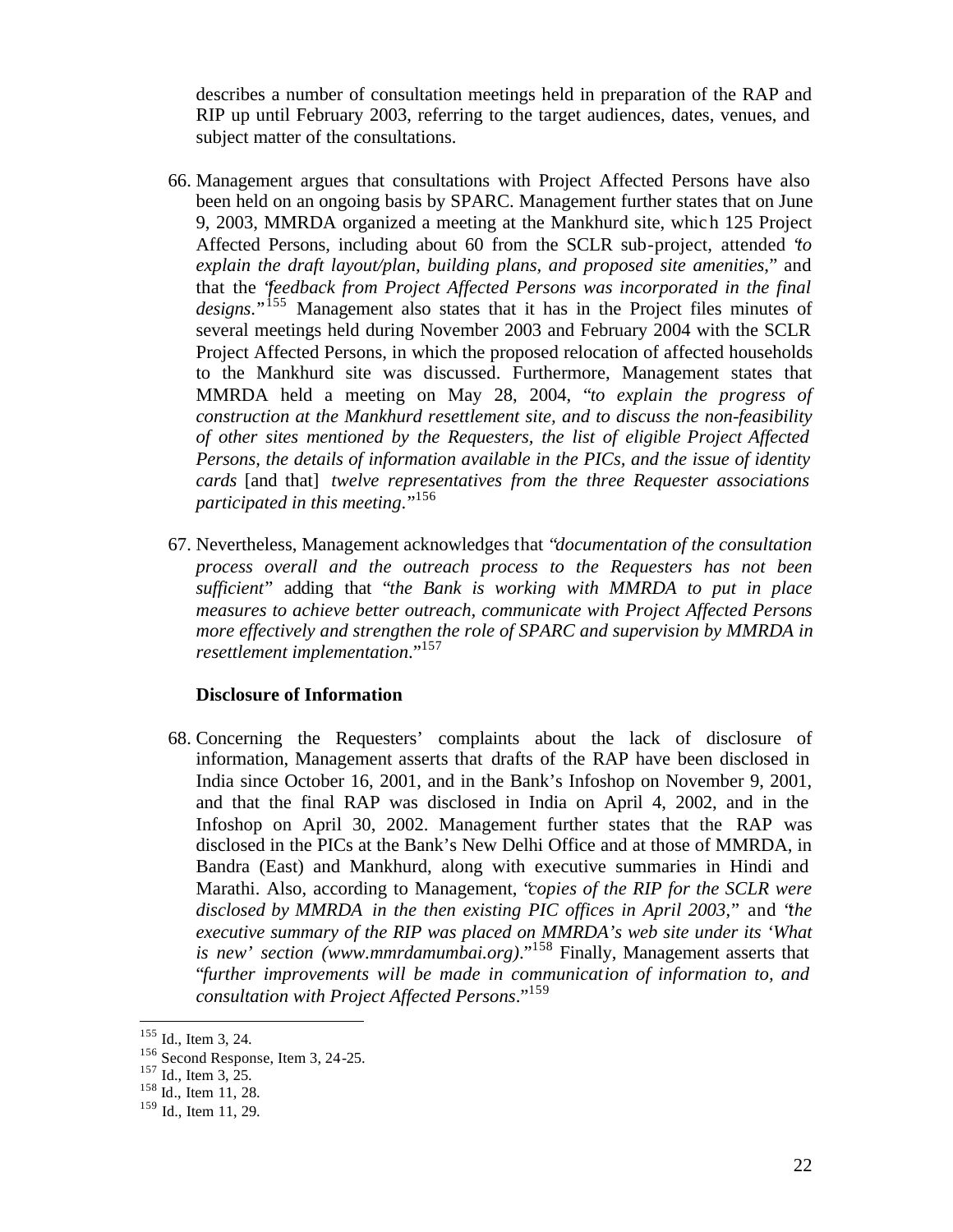# **F. ELIGIBILITY**

- 69. The Panel must determine whether the Requests satisfy the eligibility criteria for an Inspection, as set forth in the 1993 Resolution establishing the Panel and the 1999 Clarifications, and recommend whether the matter alleged in the Requests should be investigated.
- 70. The Panel has reviewed the Requests and Management's Response. The Panel Chairperson, Professor Edith Brown Weiss, together with the Panel's Executive Secretary, Mr. Eduardo Abbott, visited Mumbai and Delhi from June 22 through June 27, 2004. During their visit, the Panel team met with the Requesters, Federal and State government officials, representatives of MMRDA, and local NGOs. The Panel also interviewed World Bank staff responsible for this Project.
- 71. The Panel is satisfied that the Requests meet all of the eligibility criteria provided in the 1993 Resolution and paragraph 9 of the 1999 Clarifications.
- 72. During the visit, the Panel confirmed that the Requesters and other signatories of the Requests are legitimate parties under the Resolution to submit a Request for Inspection to the Inspection Panel. They reside in the Borrowers territory, live or have their businesses in areas to be affected by the Project (and or represent people who do ) and have common interests or concerns, as required in paragraph 9(a) of the 1999 Clarifications.
- 73. The Panel notes that the Requests assert *" in substance that a serious violation by the Bank of its operational policies and procedures has or is likely to have material adverse effect upon the requesters."* The Requests assert that the Requesters will suffer severe adverse effects from the Project and its proposed resettlement plan and that such effects result from the Bank's failure to follow its operational policies and procedures.
- 74. The USOA Request states, and the Requesters interviewed by the Panel reiterated, that they believe their commercial enterprises will be moved to a distant area, where they will have less space than previously, that they will be unable to carry out their businesses successfully, and will suffer a very substantial loss of income. They believe that alternative sites were not considered, and claim that they were neither informed about the resettlement plans nor consulted during the design process.
- 75. The Gazi Nagar Requesters believe, as noted above, that the resettlement site is environmentally unsound and that they will suffer serious health effects from the proximity to open drains, a large municipal waste dump, and possible exposure to radiation. Moreover, they believe that the consideration of alternative sites was inadequate. The Panel notes that in projects requiring large scale resettlement of affected persons the environmental risks in a proposed resettlement site should be analysed in the environmental assessment. In this case Management does not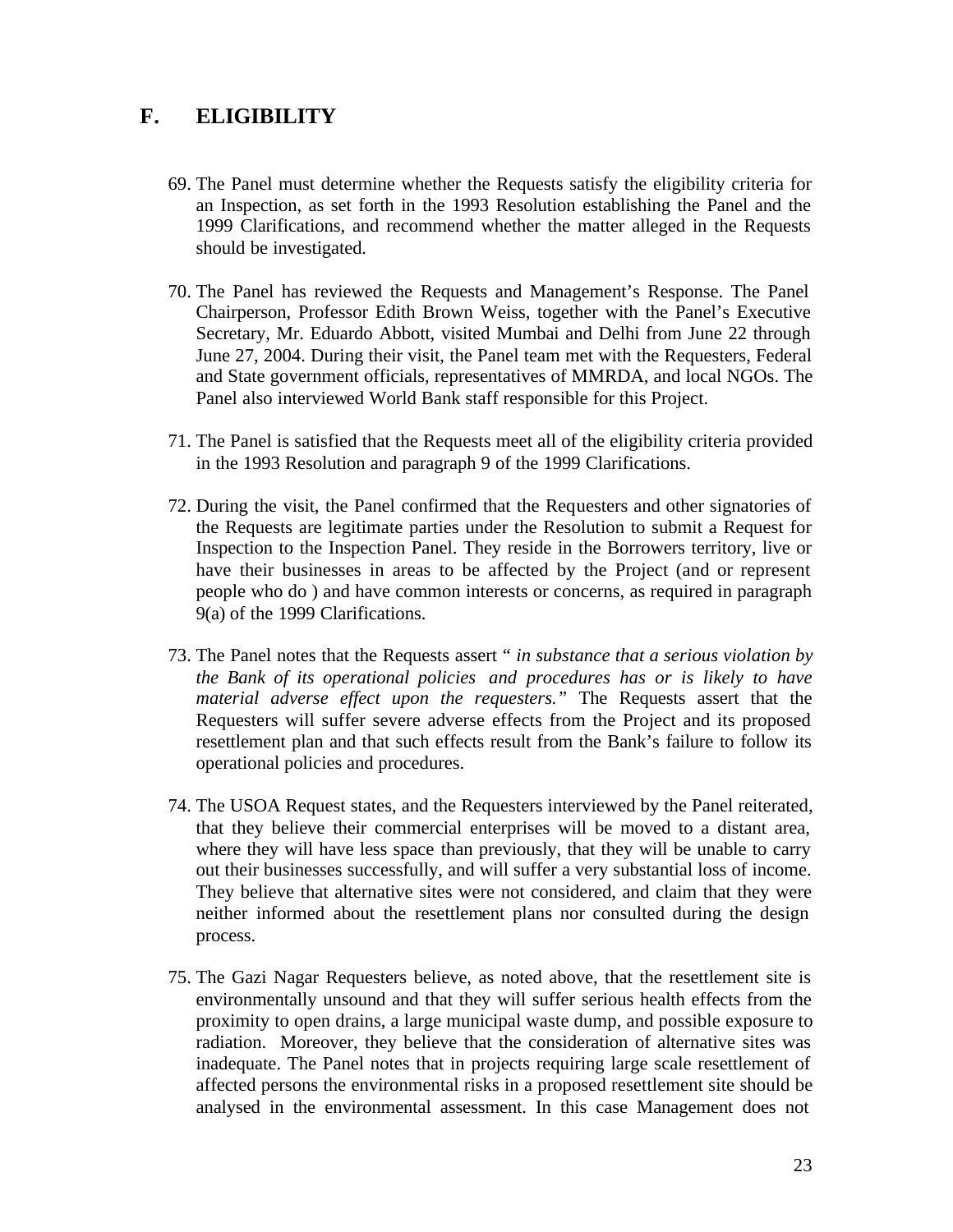address the issue of environmental assessments for this Project component, but notes that the design of the sub-project component was not finalized by the time of Bank appraisal. This raises concerns about whether the environmental assessment for the selection of the Mankhurd site complies with Bank policy.

- 76. The Gazi Nagar Requesters also claim that there has not been adequate consultation with them or information disseminated to them. The Panel is puzzled by the disagreements between the Requesters and Management concerning the consultation process. The Requesters are also concerned about the disbanding of kin groups, the need for income restoration, the quality of building construction and the maintenance charges for the resettlement buildings. This raises questions about Bank supervision of the way in which the resettlement plans were carried out in this component.
- 77. In both Requests, the Requesters claim that these actions and effects indicate that Bank Management and staff have not complied with a number of Bank policies and procedures and that the failure to comply has had a very significant adverse effect upon the Requesters rights, as required by paragraph 9 (b) of the 1999 Clarifications.
- 78. The Panel is satisfied that each Request "*does assert that its subject matter has been brought to Management's attention and that, in the Requesters' view, Management has failed to respond adequately demonstrating that it has followed or is taking steps to follow the Bank's policies and procedures*." Both Requests claim that the Requesters raised the matters of their complaint with Bank Management, and include evidence of prior correspondence with the Bank.
- 79. In the First Request, the Requesters stated: "*We have complained to the World Bank through several written letters (photocopies enclosed) to various authorities. We also had a meeting with the representative sent by your office, Mr Sumir Lal, Advisor External Affairs on the 25th of March, 2004 at 3.30pm at the MMRDA project office in Bandra-Kurla Complex in the presence of Mr Shrivardhankar of MMRDA*."<sup>160</sup> Evidence received shows that the Requesters wrote to the Bank's Department of Institutional Integrity (INT) on March 9, 2004, to Mr Sumir Lal of the Bank's New Delhi office on March 26, 2004, to the Bank's office in New Delhi on April 13, 2004, and again to the Bank via INT on April 20, 2004.
- 80. In the Second Request, the Requesters stated that they have complained to the Bank's office in New Delhi stating their grievances but that the officer responsible "*failed to provide us any satisfactory reply that how and in what manner the policies of the World Bank have been followed*." <sup>161</sup> Hence, both Requests meet the requirement of Paragraph 9(c) of the 1999 Clarifications.

 $160$  First Request, [5.

<sup>161</sup> Second Request, ¶9.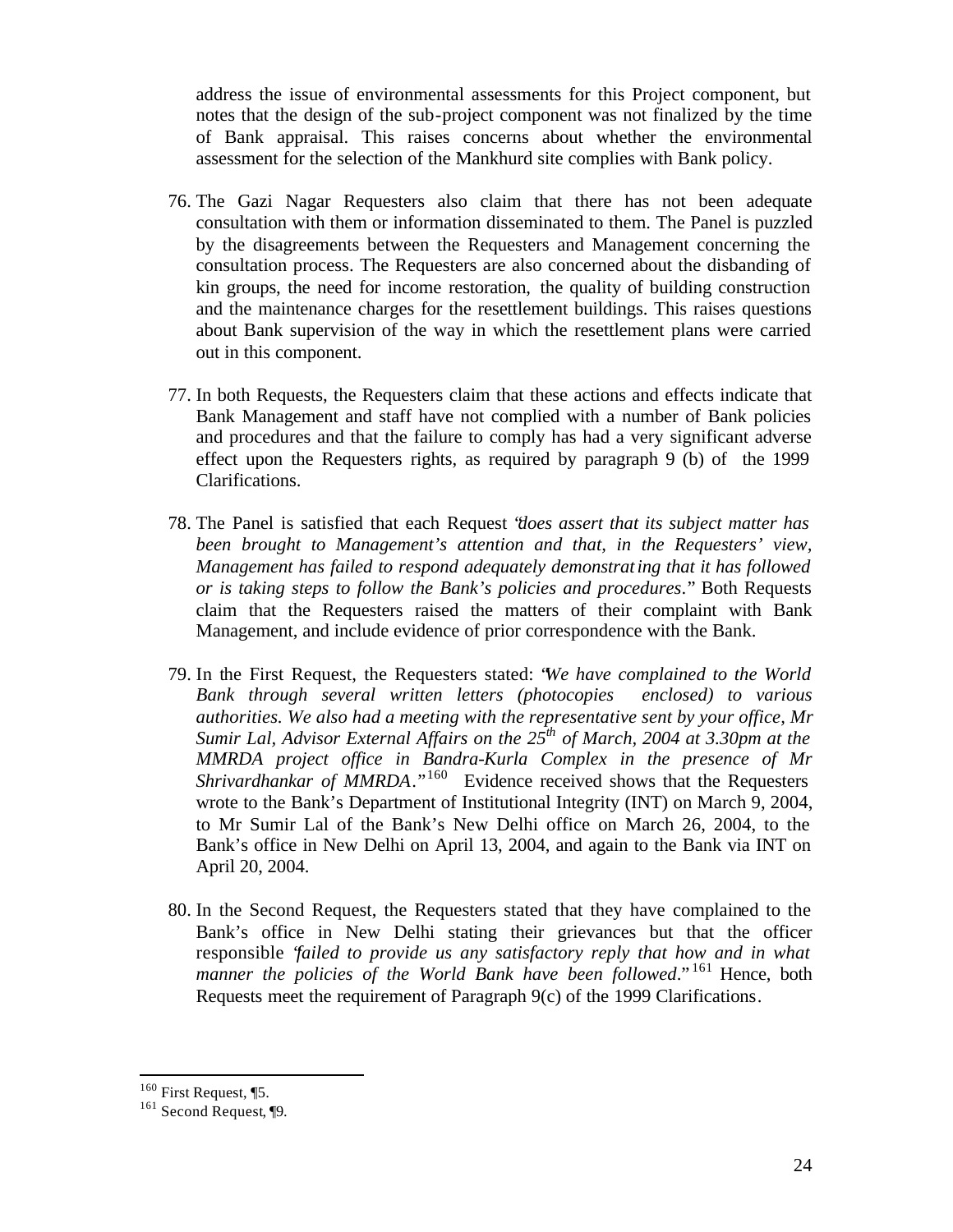- 81. The Panel notes that the subject matter of both Requests is not related to procurement, as required by paragraph 9(d) of the 1999 Clarifications.
- 82. The expected closing date of the related Loan and Credit is June 30, 2008. Only about 6 percent of the IBRD Loan and about 34 percent of the IDA Credit had been disbursed as of the dates the Requests were filed. The Requests therefore satisfy the requirement in paragraph 9(e) of the 1999 Clarifications that the related loan and credit have not been closed or substantially disbursed.
- 83. Furthermore, the Panel has not previously made a recommendation on the subject matter of the Requests. Therefore, the Requests satisfy paragraph 9(f) of the 1999 Clarifications.
- 84. The Panel notes that Management Responses particularly the Second Responsecontain a number of actions and agreements that in Management's view would resolve the Requesters' concerns and improve resettlement implementation under the Project.  $162$  The Second Response, in Table 1, summarizes most of these measures, and in some instances provides specific time frames by which some actions by the Bank or the PIAs should be or should have been taken. <sup>163</sup> The Panel notes that, while these actions and agreements show an intention by Management to comply with certain policies and procedures invoked by the Requesters, they may not be adequate to ensure compliance with, inter alia, the applicable environmental and involuntary resettlement policies, including the need to restore or improve the Requesters living standards, income earning capacity and production levels as a result of the Project's resettlement program.
- 85. The Panel welcomes Management's positive steps and notes the Project implementation agency's goodwill. However, it cannot be satisfied that the actions and agreements described by Management would, by themselves, demonstrate prima facie compliance with Bank policies and procedures as required by the Resolution. The Panel, therefore, cannot refrain from recommending an investigation on the basis of Management's compliance or likelihood of immediate and certain compliance with Bank operational policies and procedures, which the Requesters claim have been violated by the Bank. In order to ascertain compliance, or lack thereof, the Panel must conduct an appropriate review of all relevant facts and applicable polices and procedures. The Requests, Management's Responses, the Panel's visit to India, interviews with state and Project officials, Bank staff, and affected persons, and abundant subsequent correspondence confirmed that there are sharply differing views on the issues raised by both Requests.
- 86. The Panel recognizes that the goal of an efficient and sustainable urban transport system for Mumbai is important. It believes that an investigation will clarify

<sup>162</sup> Second Response, 13, Part V " *Resolving Requesters' Concerns and Improving Resettlement Implementation*"

 $^{163}$  Id., 21, Table 1.